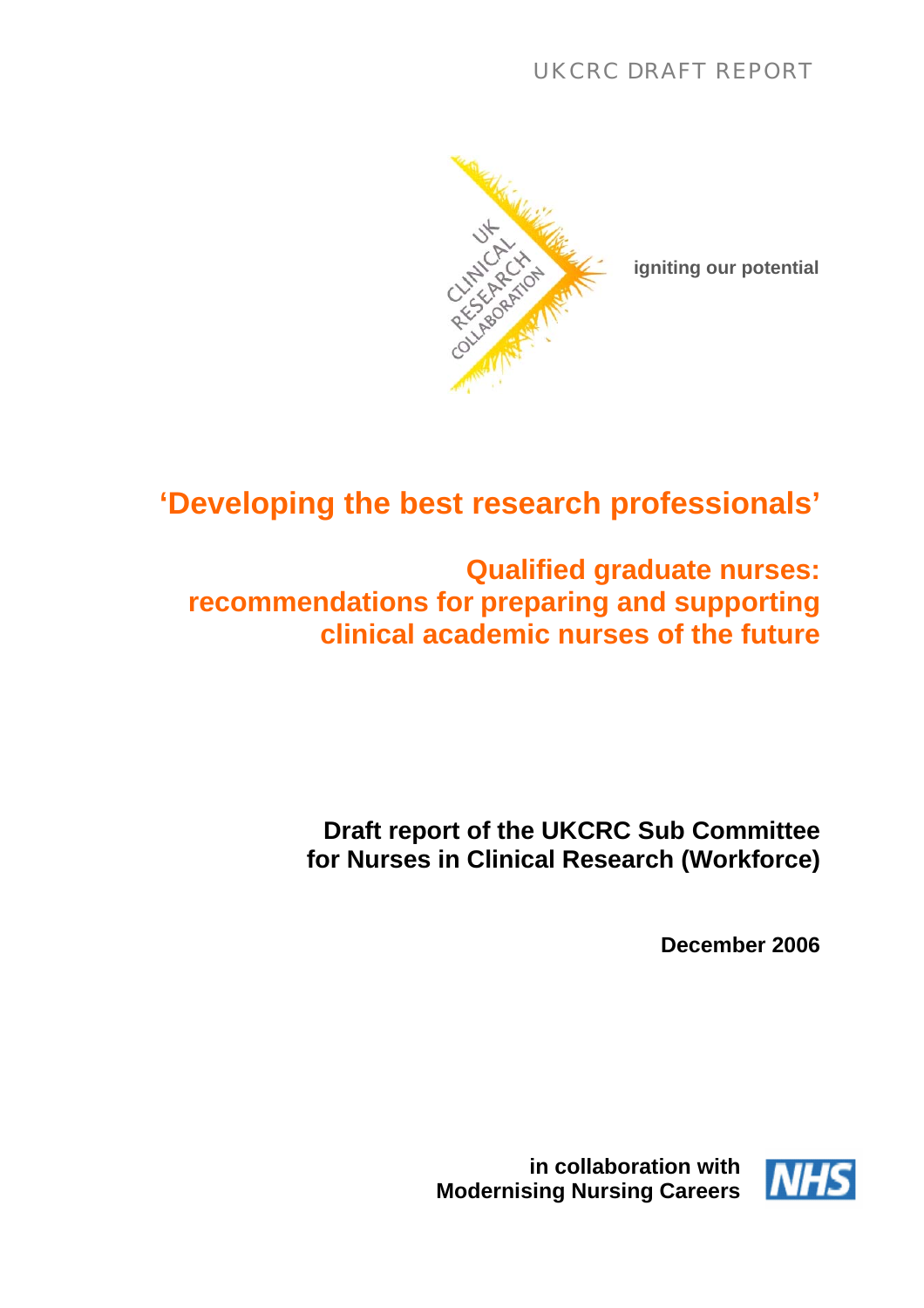## UKCRC DRAFT REPORT

## **Contents**

**Report** 

### **Page No.**

## **Executive summary ------------------------------------------------------------------------------- 3-5 Introduction ------------------------------------------------------------------------------------ 6 Background and context -------------------------------------------------------------------- 7-11 Major barriers for nurses in clinical research -------------------------------------- 12-14 Recommendations ---------------------------------------------------------------------------- 15-19**

## **Appendices**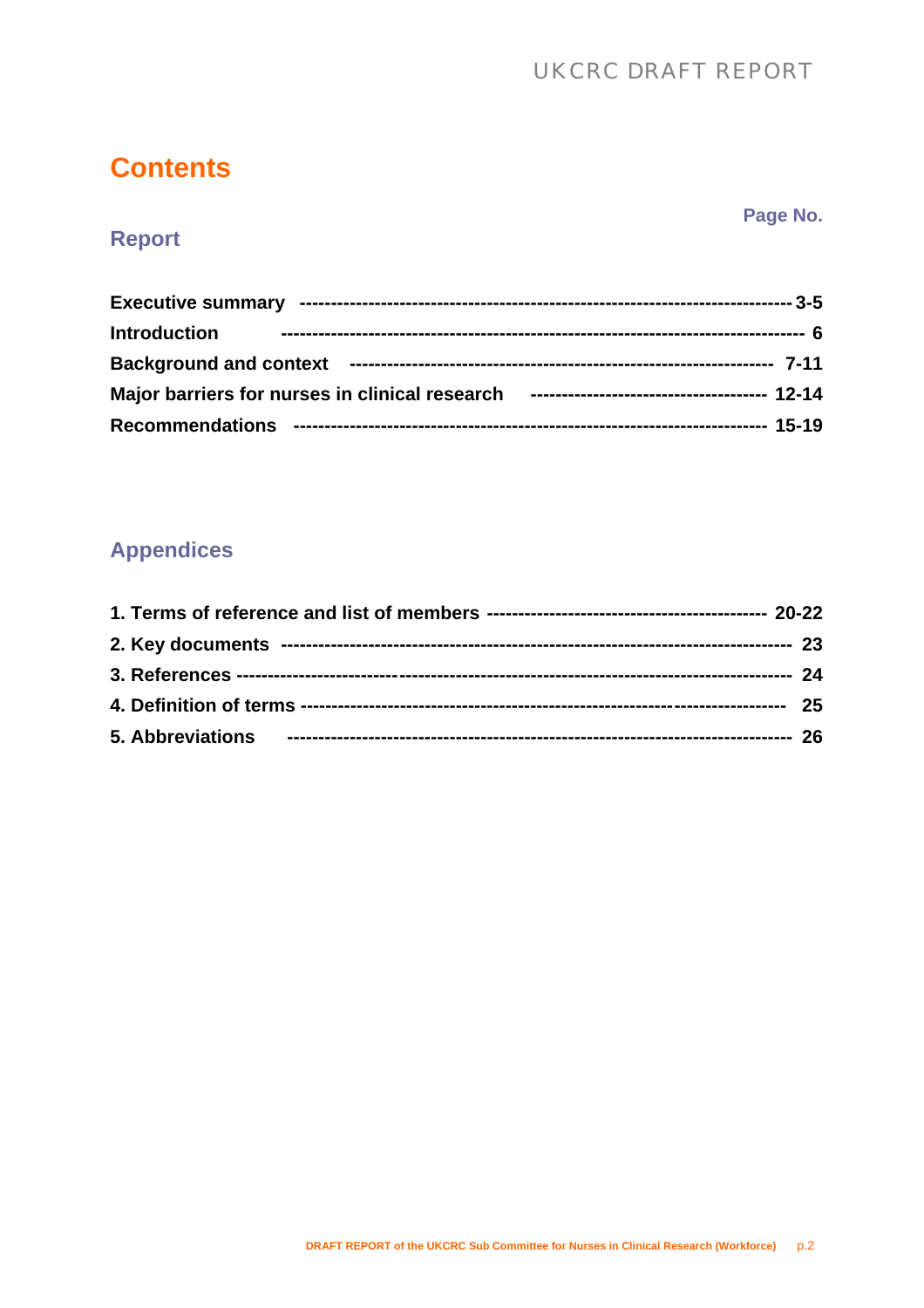# **Executive Summary**

This report contributes towards one of the aims of the UK Clinical Research Collaboration, to develop a highly skilled workforce of trained clinical researchers and educators within the context of a rapidly changing UK healthcare environment. In particular, this report examines the current role of nurses as researchers and educators and investigates the barriers that are preventing them from reaching their full potential in these areas. It envisages a more flexible career structure that will develop the clinical academic role – combining clinical and academic work - as the norm for those nurses who successfully pursue a research career, rather than obliging them to pursue one role at the expense of the other. It recognises the broad range of research skills needed by nurses working in many different research environments and includes a spectrum of training opportunities. It supports and promotes the development of a clinical research environment that provides opportunities for nurses to pursue research careers at all levels and that will ultimately produce research leaders and academics of the future.

Building on this analysis, and taking account of the framework for modernising nursing careers (MNC) being led by the Chief Nursing Officers, the report makes recommendations for enabling nursing to respond to the exciting opportunities that are being created by emerging research and development policies in the health sector. It envisages a future in which a larger number of graduate nurses – though still a minority of the profession – would be active in high quality clinical and other health related research at various levels.

The recommendations take the ongoing changes in the UK research environment into account by increasing both research capacity and capability in the nursing profession. Increasing capacity will expand the total number of nurses involved in research and help to provide the engine room for the new emerging infrastructure. At the same time increasing capability should ensure that a greater proportion of this increased number of clinical academic nurses is capable of operating at the highest levels of research.

Our recommendations address three main areas:

- **Education and training**
- **Facilitating careers**
- **Better information on nursing researchers**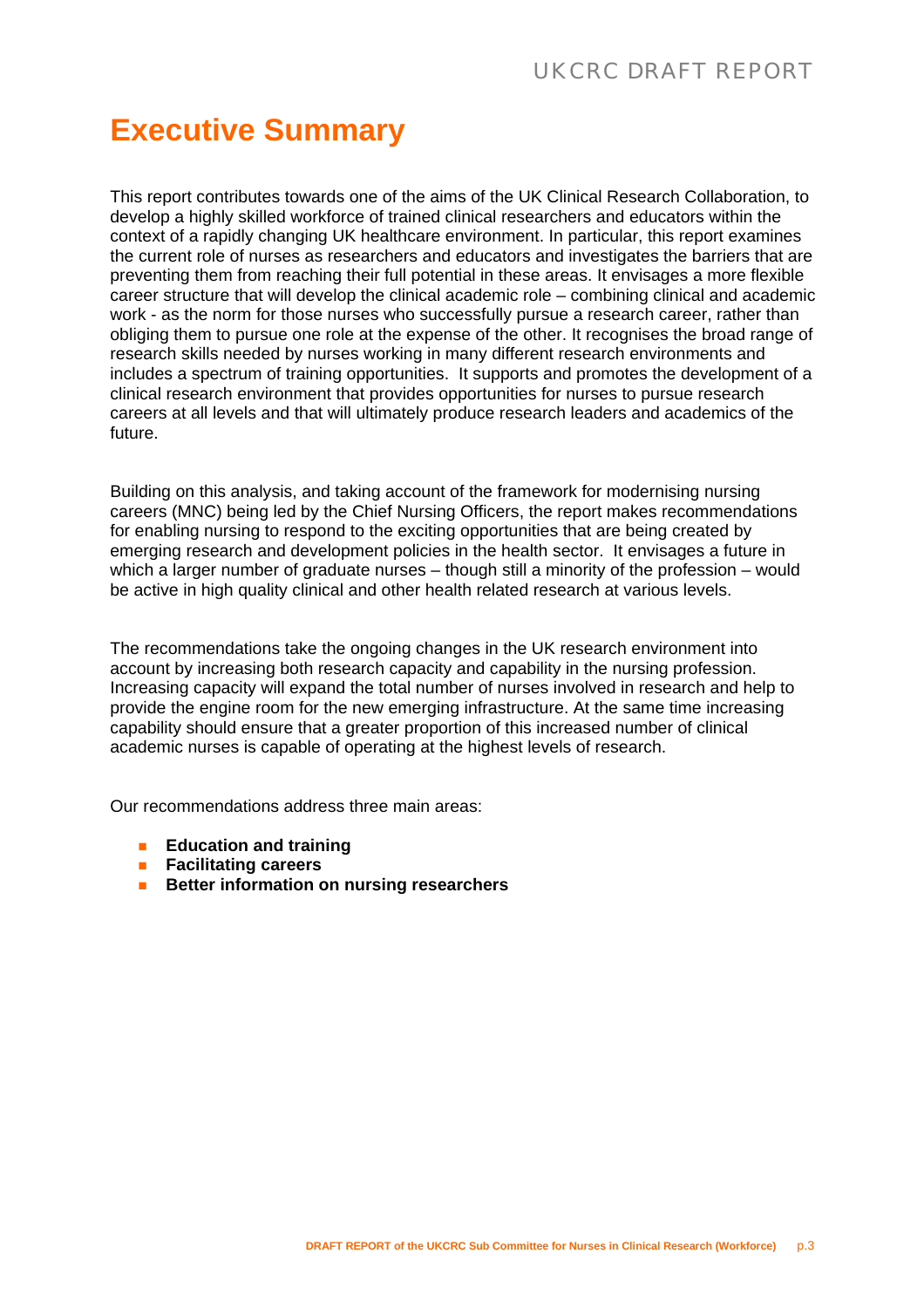## **Education and training**

### **Recommendation 1**

**We recommend the establishment of a coordinated range of research training opportunities endorsed by all four countries of the UK. These training opportunities should be organised at four sequential levels (Award Schemes 1 – 4), as set out below.** 

### **Recommendation 2**

**We welcome the opportunities for nurses presented by the UK Clinical Research Networks and clinical research facilities. We recommend that the rapidly developing training programmes emerging within this infrastructure should be seen as one of the preparatory steps towards the new training path, for those who have experience of working as research nurses and who wish to develop their skills further. It will be important that this rapidly increasing cadre of research professionals has access to clear advice and mentoring to ensure that those that wish to move on to an MRes and beyond, can do so.** 

### **Recommendation 3**

### **MRes or MClinRes (Award Scheme 1)**

**We recommend that up to 100 career clinical academic training positions be funded annually for graduate nurses. These positions will be of two-year duration (or part time equivalence), and 50% clinical and 50% academic in composition. Such posts will have a clear academic postgraduate component resting within a well defined vocational training programme. A set of Core Modules should be developed nationally which would form part of the curriculum for all Award Scheme 1 holders**.

### **Recommendation 4**

#### **PhD/Professional Doctorate (Award Scheme 2)**

**We recommend that up to 50 early career clinical academic appointments are funded annually for a period of five years. These positions will be of three-year duration (or part time equivalence) and allow students to undertake a PhD or Professional Doctorate programme of study.** 

### **Recommendation 5**

### **Post-doctoral Career Fellowships (Award Scheme 3)**

**We recommend that up to 20 Post-doctoral Career Fellowships are funded annually. These positions will be of three-year duration (or part time equivalence) to allow appointees to undertake advanced research, clinical and education roles and develop their programme leadership potential.** 

### **Recommendation 6**

**Senior Clinical Academic Fellowships (Award Scheme 4)** 

**We recommend that up to 10 Senior Clinical Academic Fellowships for nurses are funded annually. These positions will be of three to five year duration (or part time equivalence) and allow appointees to develop more advanced research, clinical work and education skills and develop their role as leaders.**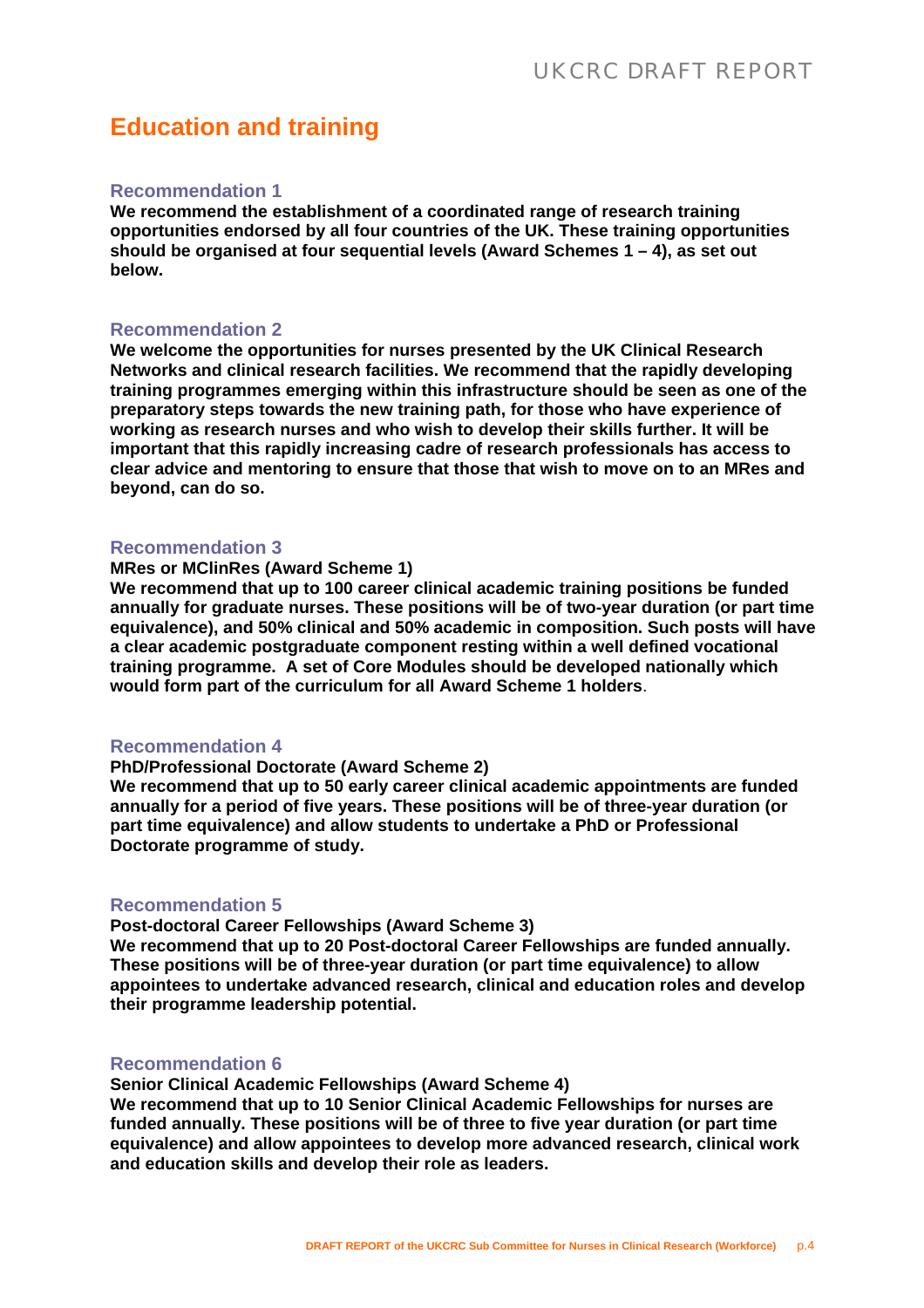## **Facilitating careers**

### **Recommendation 7**

**We recommend that career flexibility, specifically the ease of combining research and clinical practice throughout a career, must be enabled through the introduction of sessionally based contracts of employment that allow nurses to work as clinicians while also undertaking other roles as researchers and/or educators.** 

#### **Recommendation 8**

**We recommend that in discussion with key partners, a well articulated system of mentoring is developed for nurse researchers and educators, including emerging researchers.** 

## **Better information**

### **Recommendation 9**

**We recommend that NHS Careers Advisors must be made aware of and promote the full range of career opportunities that are possible for qualified nurses. Careers advice must include opportunities for developing excellence in clinical research, education and leadership.** 

### **Recommendation 10**

**We recommend that a single data source be developed to provide information on labour market intelligence that relates to nurses engaged in training to be researchers and educators.**

## **Implementation**

### **Recommendation 11**

**We recommend that the implementation and delivery of these recommendations and their associated actions should commence without delay, with a view to achieving the recommendations outlined in this report within 5 years.**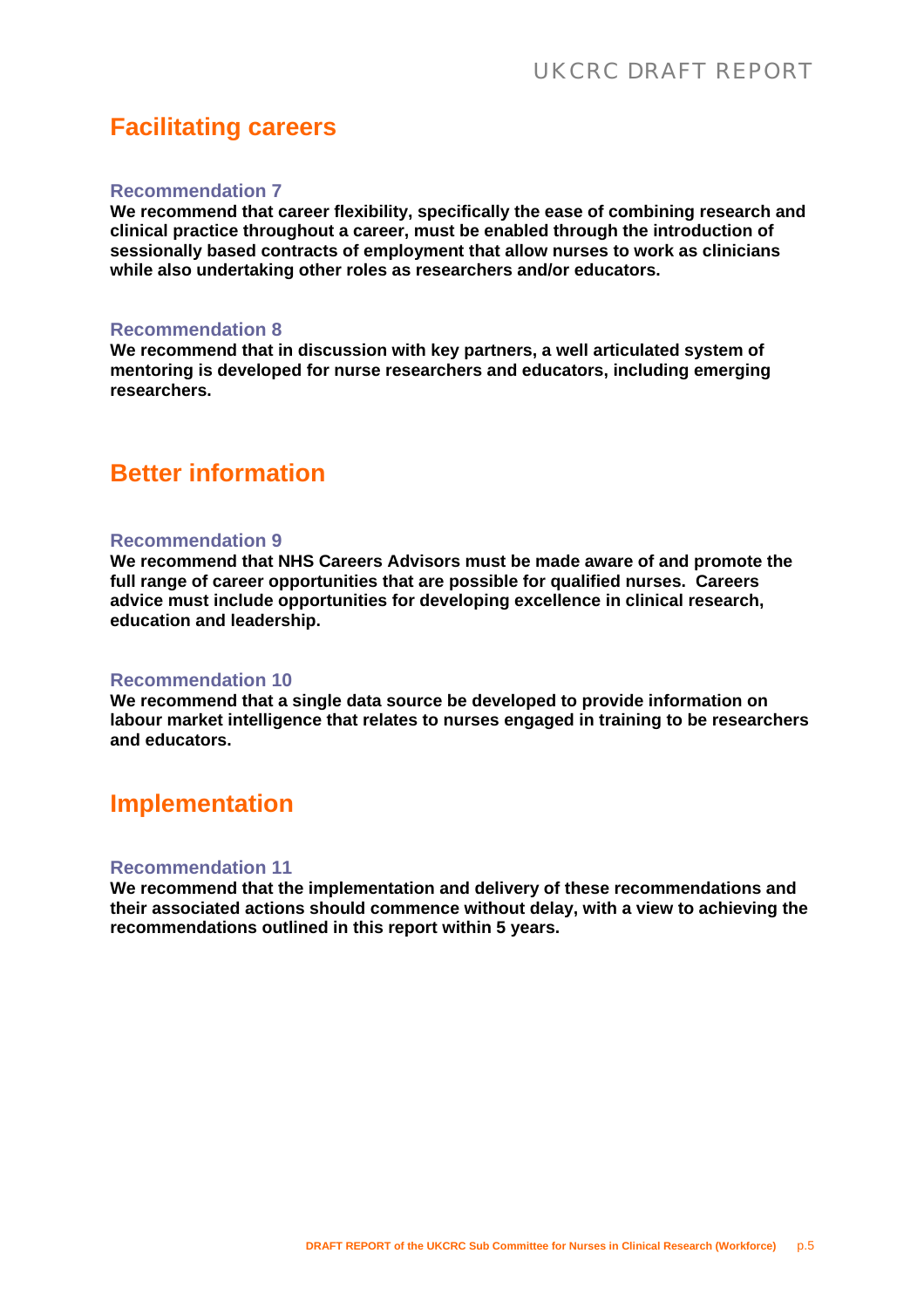# **Introduction**

The UK Clinical Research Collaboration (UKCRC) is a partnership of academic, charitable, commercial and government organisations which aims to establish the UK as a world leader in clinical research by harnessing the full potential of the NHS. To this end, trained researchers from all relevant disciplines and professional backgrounds are needed, and therefore 'Building up the Research Workforce' is one of the 5 key workstreams of the UKCRC. For example, integrated training schemes for doctors and dentists are already being established following the recommendations of the Walport Report [1].

The UKCRC commissioned this report to examine the current role of nurses as researchers and educators, to investigate the barriers that stand in the way of nurses undertaking research careers, and to make recommendations for a training and support structure for nurses to work as researchers and educators at different stages in their career [for Terms of Reference, see Appendix 1].

The report of the UKCRC Sub Committee for Nurses in Clinical Research has had valuable input from international and national experts and other key stakeholders [Appendix 1]. It builds on previous studies and reports [Appendix 2] and takes account of the changing working environment for nurses, including recent recommendations for modernisation of the nursing career structure [2], the research strategies of the four devolved Health Departments [3-6], and the continuing development of clinical research infrastructure such as the UK Clinical Research Networks [7].

By recommending how research and related training can be integrated into nursing careers, this report is designed to be of value to health sector employers, higher education institutions, the nursing profession, clinical research facilities and networks. It has the potential to affect all nurses and midwives working in the UK, whether they are newly qualified or experienced clinical nurses, researchers or educators. It also seeks to establish a clearly identified and properly resourced career track for a proportion of nurses who wish to pursue a clinical academic career and who are likely to lead future programmes of clinical and health related research.

The report proposes that an Implementation Group should now be established, under the remit of the UKCRC, to ensure implementation and delivery of the recommendations outlined in the report, within 5 years.

Before the report and its recommendations are finalised it will go out to public consultation. Copies of the report and the consultation response form can be downloaded from the UKCRC web site [\(www.ukcrc.org](http://www.ukcrc.org/)). We welcome the opportunity to engage with a wider group of stakeholders' views on the report and its recommendations. A summary report of consultation responses will be considered by the UKCRC Sub Committee for Nurses in Clinical Research before the report is finalised and published.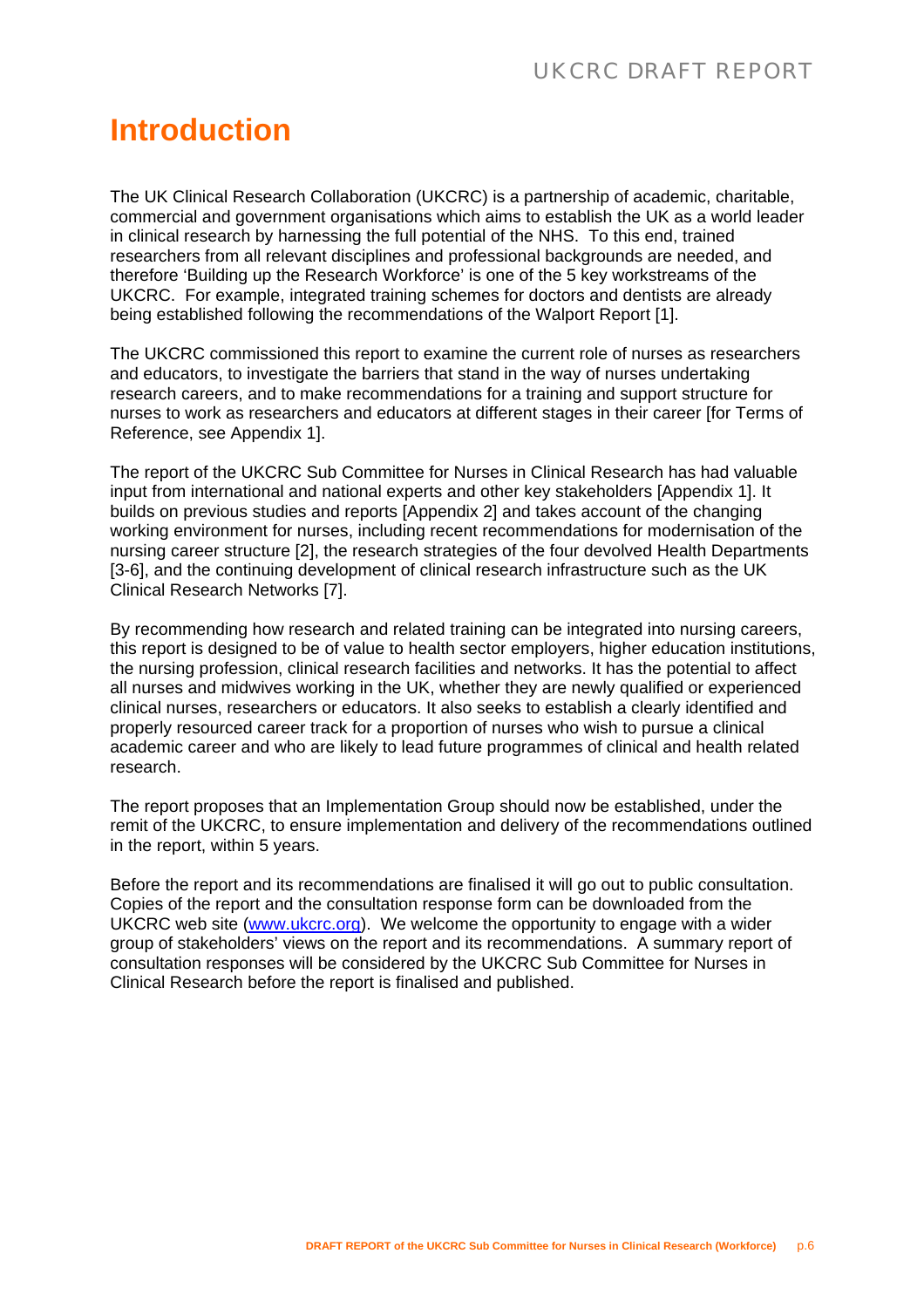# **Background and Context**

Nearly 700,000 nurses, midwives and specialist community public health nurses are registered to work in the UK [8]. Nurses play a pivotal role within the NHS, providing front line services and support to patients, and they can make a unique contribution to health research. In particular, they can bring distinctive patient-focused insights to the kind of research which offers greatest benefits to patient care, and to the practical methodological issues which need to be addressed for research to produce relevant outcomes.

Historically, when nurse education was carried out within the NHS, there was little scope for nurses to be trained in or to carry out research. Some nurses became full time nurse educators and no longer carried out clinical work. Notwithstanding the development of a number of educator/clinical joint appointments in Schools of Nursing, the overall pattern remains. There is a sharp divide between researchers and educators on the one hand, and clinical nurses on the other, as well as a continuing lack of nurses skilled in research. Whilst there are many nurses employed as research nurses undertaking a key role in the delivery of research, many of these posts are temporary and opportunities for career development are limited or unclear.

This history gives rise to two linked problems. First, there is a lack of nurses who are sufficiently well qualified and experienced to lead research projects and few training opportunities exist outside a limited number of organisations. Second, the employment conventions are not conducive to nurturing clinical academic nurses since there is no clear pathway for nurses to pursue a career which combines clinical and academic work, or to include research as part of a broader based nursing career portfolio. This is exacerbated by the lack of a single salary scale or pension scheme, as would be the case for medicine.

Nurses are currently involved in research in a number of settings, including:

- **University Departments of Nursing**: these have a strong academic basis, with established research interests and methodological expertise, but often with less opportunity for clinical practice and patient-focused research
- **Clinical Research Areas** (Wards, Clinics & Departments): these offer access to well funded research projects, with some training but little academic supervision and poor career prospects
- **Research Networks**: these networks offer considerable opportunities for nurses to work within multidisciplinary research teams within specified clinical networks, eg: dementias and neurodegenerative diseases, diabetes, medicines for children, primary care
- **Clinical Research Facilities for Experimental Medicine**: these are units with an emphasis on high quality bio-medical science and established methodological expertise. They offer opportunities for nurses to work within multidisciplinary research teams but with, as yet, little nurse-led research
- **Primary Care:** nurses may work on ad-hoc research projects in primary care, supported by research grants, practice funds or pharmaceutical industry sponsorship. But such projects offer little opportunity for training or career progression
- **Contract Research Facilities**: nurses are involved in the day-to-day running of many clinical trials of new medicines or new indications for older products. However, such research is protocol driven, offers limited education and training in research methodology, and is likely to be carried out under short term contract, making integration into a clinical career difficult.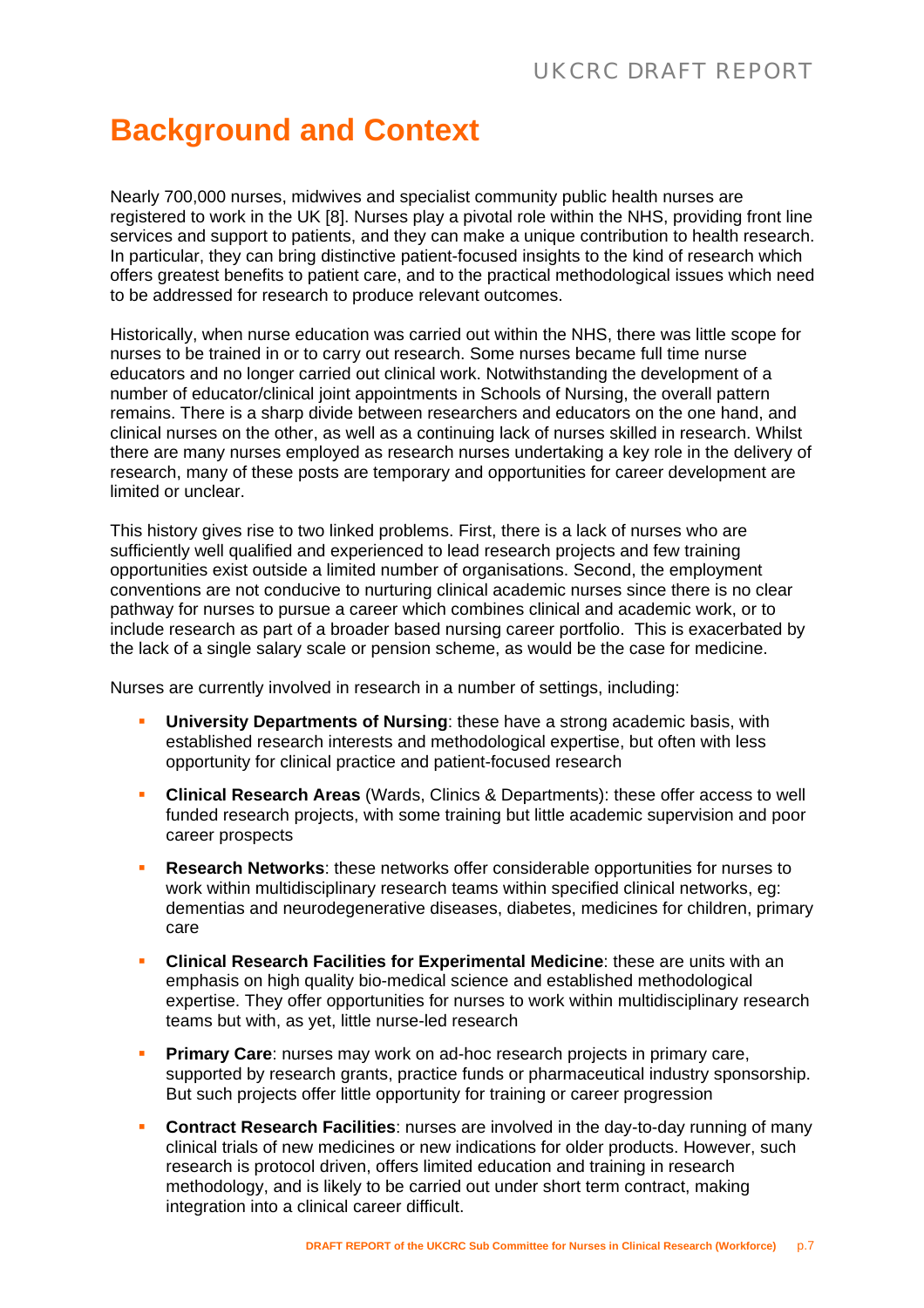## **Existing Funding Opportunities**

There are a range of funding opportunities and initiatives aimed at nurses and midwives. These vary from generic funding and training schemes open to nurses and midwives to specific capacity building initiatives. A number of the latter were implemented relatively recently or are still under development.

### **1. Higher Education Funding**

The Higher Education Funding Council for England (HEFCE) supports academic nursing departments (rated 3a or 3b in the 2001 Research Assessment Exercise) through its Research Capability Fund. This fund will continue until 2008/9.

In 2003, a major initiative building on a platform of a strategic research development grant through the Scottish Funding Council was launched. This provided £8 million to support the development of research capability and capacity in the Nursing, Midwifery and Allied Health Professions (NMAHPs), and was contingent on additional funds being made available from higher education institutions.

### **2. England**

There are a number of established programmes funded through NHS research and development where nurses, midwives and allied health professionals are able to access funding to support emerging and advancing research careers [9].

Nurses are integral to the English R&D strategy, *Best Research for Best Health* [3] which sets out how the National Institute of Health Research (NIHR) will be established to develop the NHS as a world class environment for collaborative research in the public interest. The NIHR offers significant opportunities to harness and develop nursing expertise in research. Elements of the new strategy include:

- NIHR Faculty Senior Investigators, Investigators and Trainees*:* nurses are integral to the NHS research community and are expected to be represented in the NIHR Faculty at all levels.
- The Research Capacity Development Programme supports nurses through its Nursing and Allied Health Professions Scheme and Personal Award Scheme to undertake doctoral and post doctoral and senior investigator research. Since 2002 a substantial cohort of nurses undertaking research has been established with spending increasing to £937k/annum in 2006.
- Research Projects and Programmes these are open to researchers of any disciplinary or professional background to apply for funding. For example, the Health Technology Assessment Programme and the Service Delivery and Organisation Programme include substantial research on nursing, and nurse-led projects.

### **3. Scotland**

In 2002, the Scottish Executive Health Department (SEHD) developed a new research strategy, *Choices and Challenges* [4] providing strategic direction and creating research aware, research literate and research active nursing and midwifery professionals.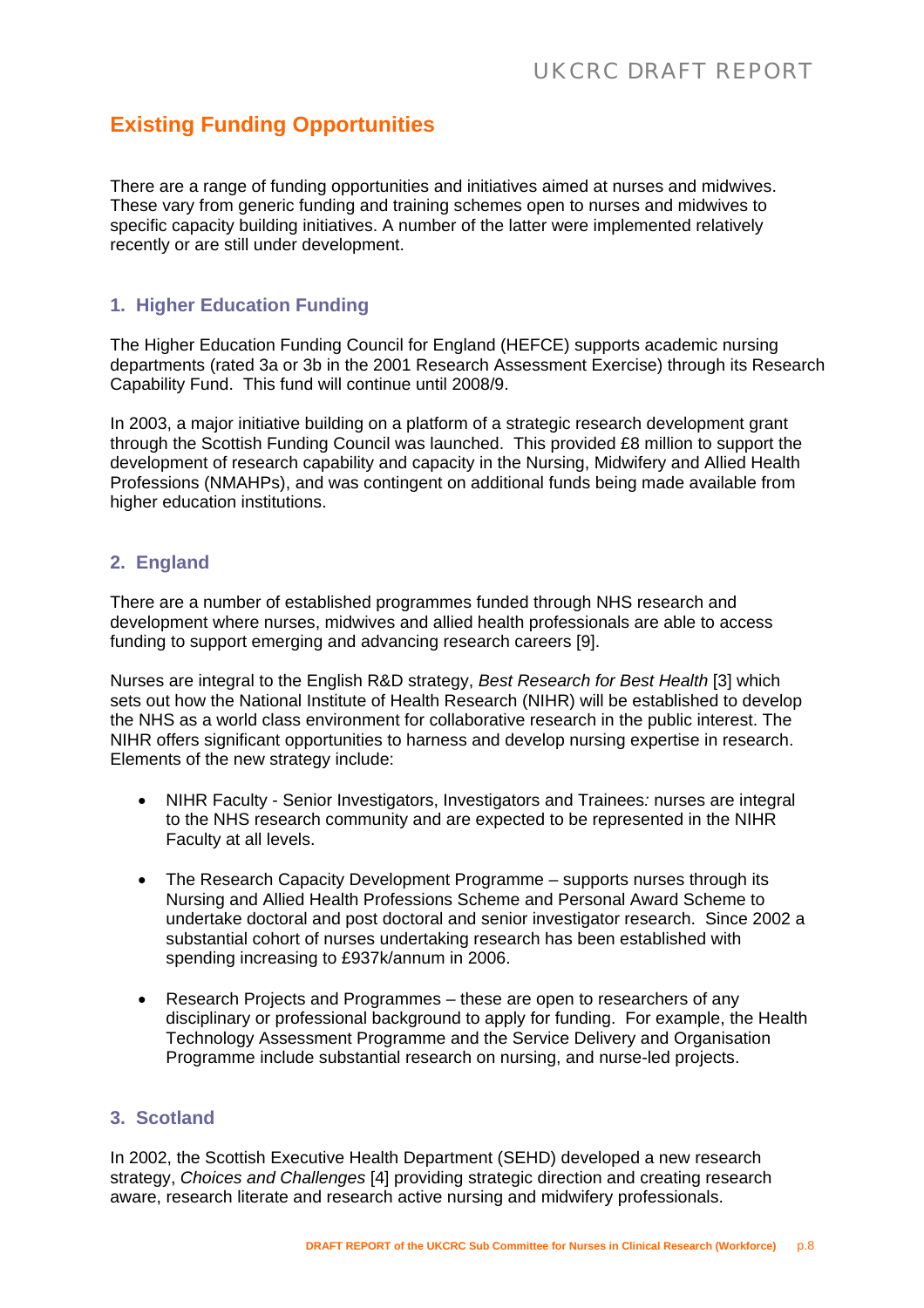The Chief Scientist Office funds a number of nurses through its generic Research Training Fellowship scheme, which is similar to the Researcher Development Awards given by the Department of Health. These nurses have been supported and mentored effectively, allowing them to develop new roles within clinical practice and research.

Recently, a research training scheme was developed in partnership with NHS Education for Scotland, the Scottish Executive Health Department and The Health Foundation. This is funding predoctoral and postdoctoral opportunities for Nursing, Midwifery and Allied Health Professions (NMAHPs) and is delivered through a consortium including the NMAHPs Research Unit and a range of higher education institutions in Scotland.

Clinical academic career pathways were identified as a key issue in *Choices and Challenges*. At present the Scottish Executive is undertaking a major scoping exercise for nursing and midwifery to examine current capacity, to comment on the early impact of these initiatives and to help direct future investment and models for academic careers in Scotland.

### **4. Wales**

All nurse pre-registration education in Wales has been integrated into the higher education sector at graduate level and research knowledge is a component of the programme. Nurses in clinical research are supported by a Masters programme, MSc Clinical Research. The Welsh Assembly Government is developing a strategic agenda to enable Wales to become a country which develops its health and social care policies on the basis of evidence.

The Wales Office for Research and Development in Health and Social Care (WORD) is one of the agencies charged with delivering this agenda on behalf of the Welsh Assembly Government. WORD is currently supporting a new studentship and fellowship programme for nursing and allied health professions to gain masters and doctoral qualifications (in partnership with The Health Foundation)

### **5. Northern Ireland**

The Research and Development (R&D) Office provides a strong foundation for development of nursing and midwifery research through significant investment in education and training schemes ranging from support for MRes/MClinRes courses to postdoctoral awards. The R&D Office also works in partnership with the Research Capacity Development Programme to offer nurses and midwives further research opportunities.

In order to inform the strategy, policy and practice for developing nursing and midwifery research, the Department of Health, Social Services and Public Safety for Northern Ireland commissioned a position paper, *Using and Doing Research* [13]. Maintaining and monitoring progress on the research agenda has recently been strengthened through the Northern Ireland Practice and Education Council for Nursing and Midwifery in partnership with the R&D Office through *Using and Doing Research: Guiding the Future* [14].

The R&D Office is working with other key stakeholders to implement the findings of *Using and Doing: Guiding the Future* in conjunction with its established programmes to increase nursing and midwifery's contribution to health and social care research.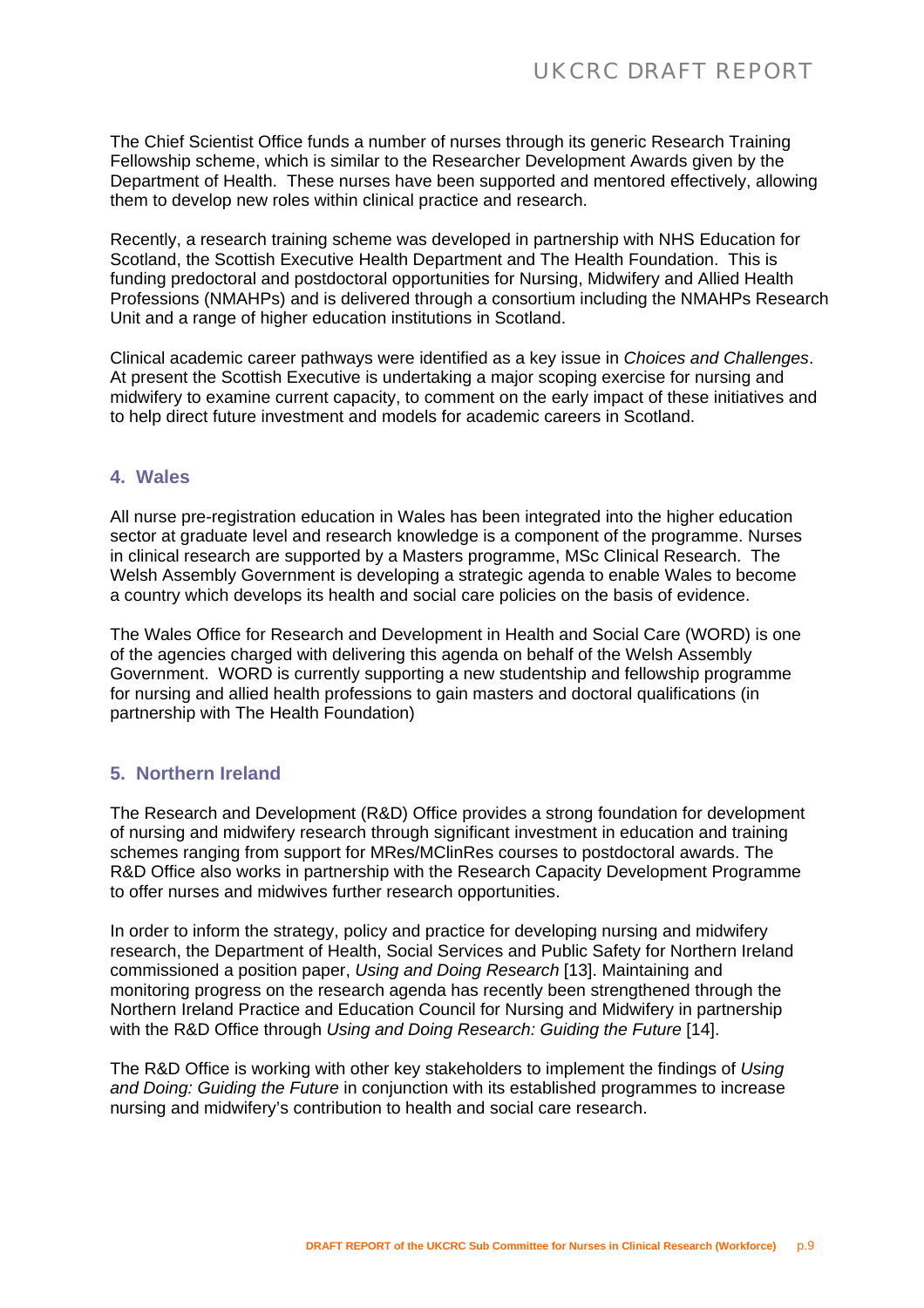## **The Changing Research Environment in the UK**

The funding environment for health research is evolving rapidly at present with two specific features which are important for the proposals in this report. First, funding for research is becoming ever more selective and focused on the highest quality research. From a university perspective, successive Research Assessment Exercises (RAE) have increasingly focused funding on the very best research by national and international standards. In respect of NHS R&D, one of the aims of the *Best Research for Best Health* reforms is to protect and enhance the highest quality research. Second, there is increasing emphasis on research which ultimately benefits patients, both in the changes in NHS R&D, and in the RAE 2008 increasing emphasis on applied research. The Cooksey Report [12], reviewing ways in which NHS R&D can be brought together with Medical Research Council funding, was commissioned specifically against this background of the need to protect basic research whilst shifting a greater emphasis onto applications.

These twin features – greater selectivity and greater emphasis on applied research – have influenced our thinking, in that we need to ensure that clinical academic nurses are well prepared to play an appropriate role within this emerging health research environment. The greater emphasis on the clinical applications of research requires more multi-professional research teams to develop the bench-to-bedside approach, of which nursing will be an essential component in many cases. This makes it imperative to increase the number of nurses who are skilled and experienced in conducting high quality research, both to play a key role in and to lead these multi-professional research teams. The emphasis on selectivity means that more nurses need to be brought to a standard of research expertise where they can compete with the best for research funding, either as Principal Investigators or as key members of research teams.

The Health Departments in England, Northern Ireland, Scotland and Wales have all published Research and Development strategies that are relevant to nurses and are at different stages of implementation. These strategies all impact on the environment where clinical and health related research takes place and where many research nurses will be employed and educated. Implementation across the UK varies with each administration but all the strategies are aimed at creating a world-class infrastructure to underpin excellence in research. Common themes across the strategies include the desire to build up a workforce of highly skilled research staff and also to invest in a range of research facilities that can act as a platform to deliver clinical trials and other well-designed studies.

Other key features of the emerging environment that need to be taken into account in a future academic careers structure include:

 **Research Networks** – The UKCRN is made up of a series of interconnected networks linked together by a number of coordinating centres. The exact structure and organisation of the networks varies across the UK. As well as supporting major research, networks provide substantial research training opportunities intended to fill gaps in existing provision. This includes training on running clinical trials on topics such as preparation for audit, informed consent, communications and good clinical practice. It also includes training tailored to support research careers on issues such as how to get research grants and sponsorship in learning, linked to developing careers in nursing. As further research networks come on stream, they will have the potential to make a major contribution to the development of research careers in nursing.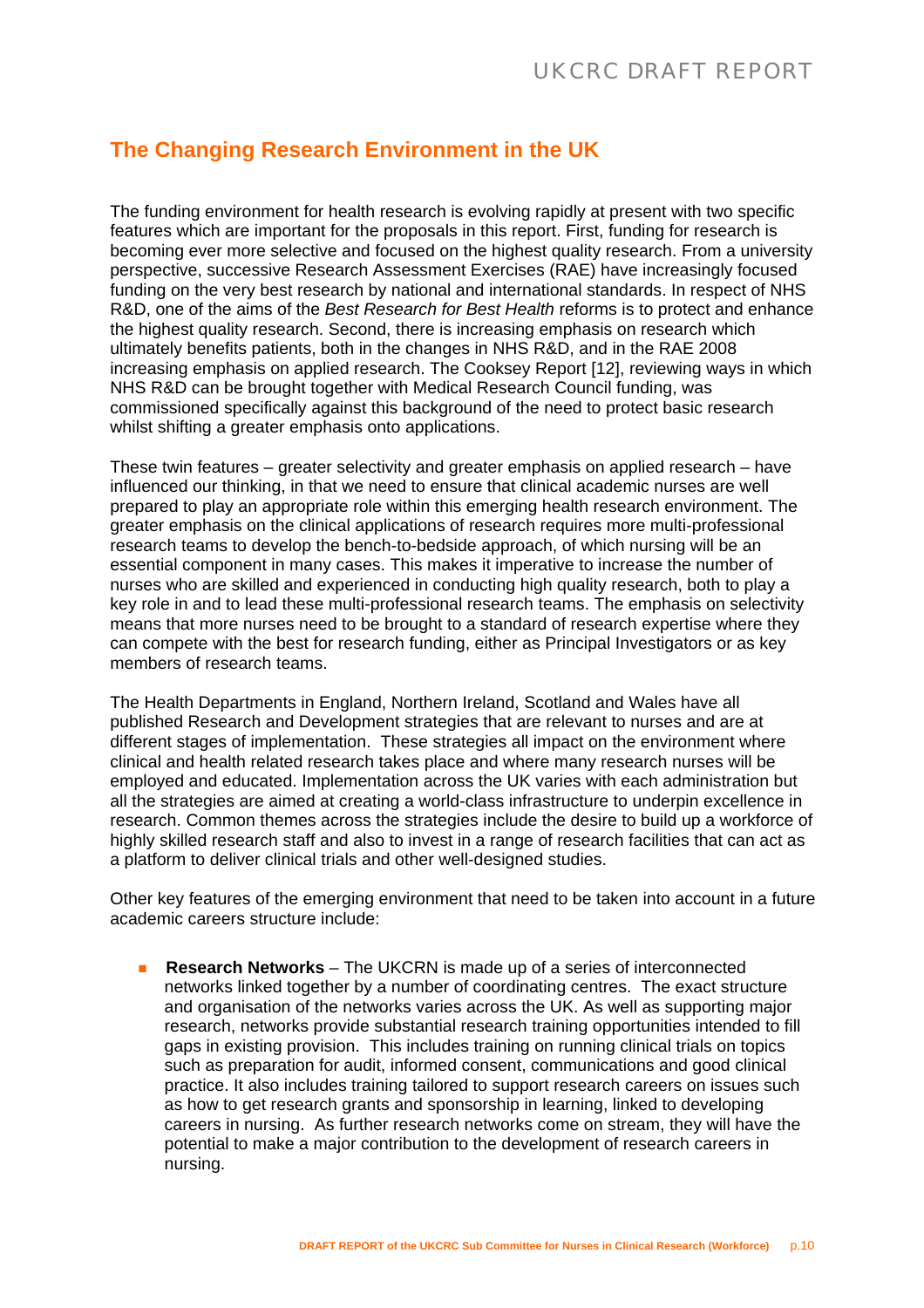- **Clinical Research Facilities for Experimental Medicine** As part of a coordinated initiative to boost experimental medicine in the UK, major funding has been targeted to build up the infrastructure that supports it. With this increase in the UK's capability and capacity to conduct experimental medicine research comes a need for skilled and trained research nurses, working in a number of different roles, including in their operational management.
- **Research Units and Centres** such as clinical trials units, academic units and biomedical research centres. These are often supported by partnerships between the NHS and universities and can support a wide range of research that involves nurses and develops research capacity in nursing.

The recommendations in this report take these changes into account by increasing both capacity and capability in research carried out by nurses. Increasing capacity will expand the total number of nurses involved in research and help to provide the engine room for the new infrastructure. At the same time increasing capability should ensure that a greater proportion of this increased number of clinical academic nurses is capable of operating at the highest levels of research.

## **Modernising Nursing Careers**

The modernising nursing careers (MNC) initiative was established by the chief nursing officers of the 4 home nations in 2005 as part of a wider programme of workforce reform that is addressing the future career structures of a range of health professions.

The development of a clinical academic training pathway for nurses is therefore particularly timely as it corresponds with the broader aims of MNC [2]. It is also consistent with the four key priority areas that MNC has identified for action:

- Developing a competent and flexible nursing workforce
- **Updating career pathways and career choices**
- **Preparing nurses to lead in a changed health care system**
- Modernise the image of nursing and nursing careers

The potential benefits of a future nursing workforce that is both better trained and more active in research are numerous. For example, nurses would have more opportunities to shape the evidence base that informs their clinical practice. They would be able to influence the broader agenda of health research, so that it contributes clearly to high quality health services and patient care. The existence of larger number of nurses who are trained and experienced in research could make a critical contribution to nurse education in the future, as they undertake clinical work, research and education in different combinations over the course of their careers.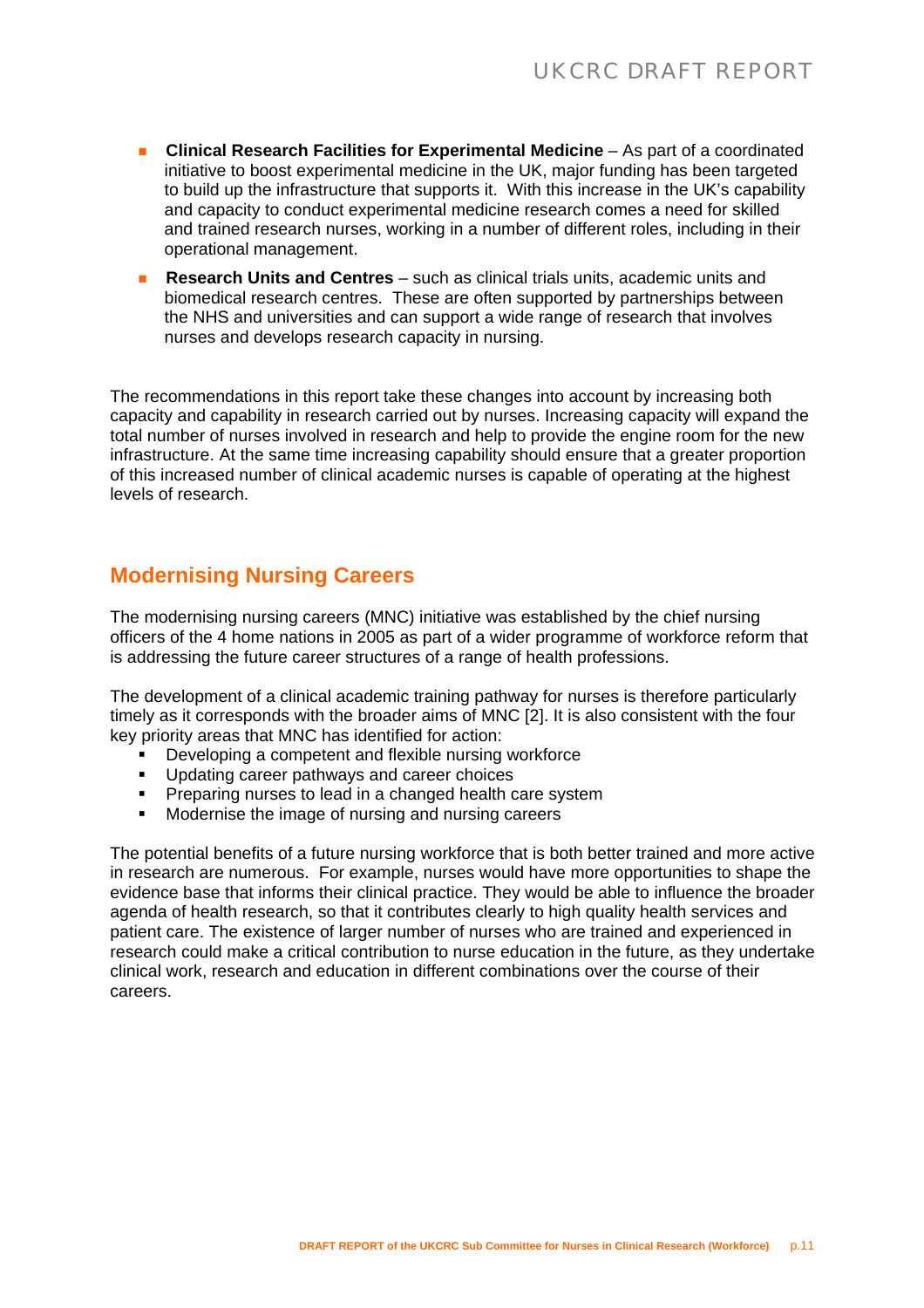# **Major barriers for nurses in clinical research**

This section briefly summarises the major issues that have emerged from previous reports [Appendix 2] and that were confirmed and extended through consultation and discussions held with the Expert Reference Group and other key stakeholders [Appendix 1].

### **Education and training**

In the 1990s, education of nurses in the UK moved from the NHS into universities, where both Diploma and Degree programmes are available. But variations between these courses in curricula and content mean that students can have very different educational experiences, with relatively little knowledge of research by the time they register. High achieving students are not purposefully nurtured to become the researchers and teachers of tomorrow.

Many nurses involved in research are employed as research nurses working on specific clinical trials funded by commercial and non-commercial organisations. These nurses play a key role in the delivery of research and it would be difficult to imagine a vibrant clinical and health related research portfolio without them. However many of these posts are temporary and opportunities for career development appear at best unclear at worst, limited.

Some academic departments of nursing have built up their research activity profiles but they are small in number and few of them are yet designated as world class research centres.

A growing number of nurses are educated to doctoral level, but most have to self fund parttime PhD courses without career guidance or support, while at the same time maintaining fulltime posts elsewhere. Personal awards and scholarships have enabled some nurses to receive financial support but these are few in number.

A few nurses are fortunate to receive post-doctoral awards/fellowships but again these are limited in number and do not protect the long term sustainability of research and teaching careers. Post-doctoral support, including mentoring and career planning, and appropriate opportunities for placements within research rich environments, has been neglected. Similar problems are seen for those with doctoral qualifications within academic teaching departments.

Around 4,500 new graduate nurses are registering in the UK each year [13].

During 2005, 900 nurses were registered on PhD programmes within nursing/midwifery. Over 60% were aged 40 or over. Only 8% were aged 29 or under [14].

Fewer than 1 in 10 nurses and midwives working in research in UK University Hospitals have a research degree [15].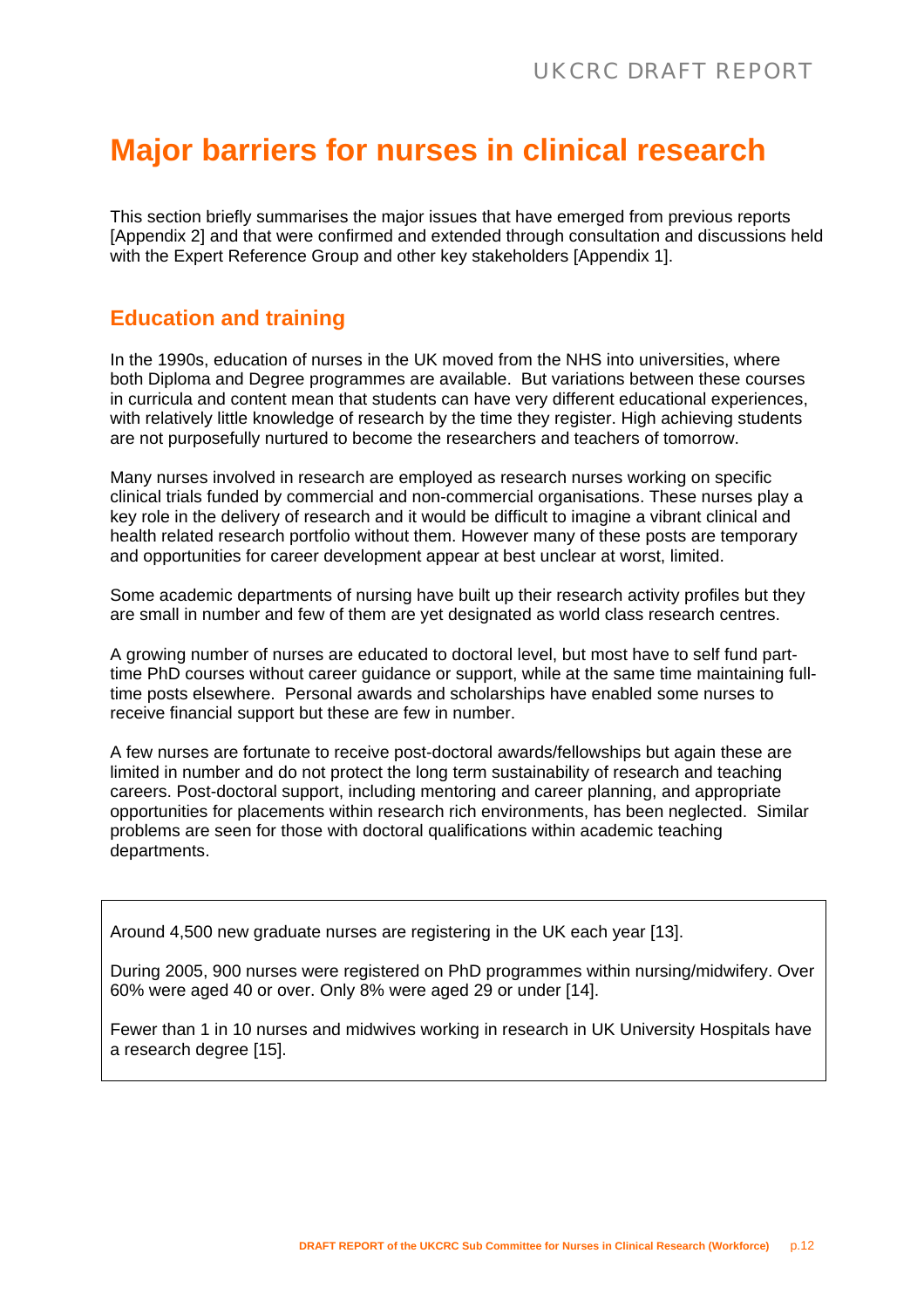## **Employment structures**

The present arrangements for career progression in nursing are serendipitous and unclear. Many nurses want to engage in research and/or teaching alongside their clinical work. But current employment contracts for nurses do not encourage academic and clinical elements, and there are too few joint appointments between higher education institutions and NHS Trusts. A lack of protected time for research, compounded by high clinical workloads, and 'anti-academic' sentiments in some parts of the nursing profession, obstruct the development of planned, integrated and flexible career pathways.

There are consistent accounts of nurses who wish to undertake research and teaching having to leave the clinical setting to pursue career development as researchers or educators. Nurses working as researchers report large variations in job descriptions, titles and roles and unclear career prospects.

Some nurses in academic posts have expressed a wish to rekindle their clinical skills. But the current pay systems, infrastructure and differing cultures of the NHS and academia create barriers. Moving between university and health service employment is a significant challenge.

In other clinical settings, nurses undertaking research report problems with lone working, poor appraisal systems and very limited education and training opportunities. They are unlikely to be supported by, or connected to, academic departments of nursing if the work is under the supervision of other health professionals.

### **Lack of capacity in the workforce and need for financial support**

Universities that try to develop a workforce of researcher-educator nurses are constrained by a lack of capacity. The academic nurse workforce is aging and there are reported difficulties in filling senior university appointments. This situation works against nurses who wish to develop or advance their research and teaching careers because of the lack of capacity to support and mentor the next generation in sufficiently large numbers. It can also sometimes propel nurses doing research into senior roles before they have appropriately developed their research skills.

Workforce Commissioners have expressed concerns about the declining number of nurse educators, and the National Workforce Review Team suggested that 'workforce planning for educators needs attention' in its recommendations for 2005/6 [16].

Considerable improvements in nursing research activity were seen for 2001 compared to 1996, measured by the Research Assessment Exercise, conducted jointly by the Higher Education Funding Council for England, the Scottish Funding Council, the Higher Education Funding Council for Wales and the Department for Employment and Learning, Northern Ireland [13]. But nursing research activity still compared unfavourably in terms of outputs against other relatable subject areas [17]. Research income within academic departments of nursing remains heavily reliant on UK government bodies, hospitals and health authorities. Some charities are also willing to provide funding because of the patient focus of much research carried out by nurses.

Despite valuable and targeted capability funding to universities from the Higher Education Funding Councils following the 2001 Research Assessment Exercise, nurses in research are still not making progress in sufficient numbers. On grant applications to major funding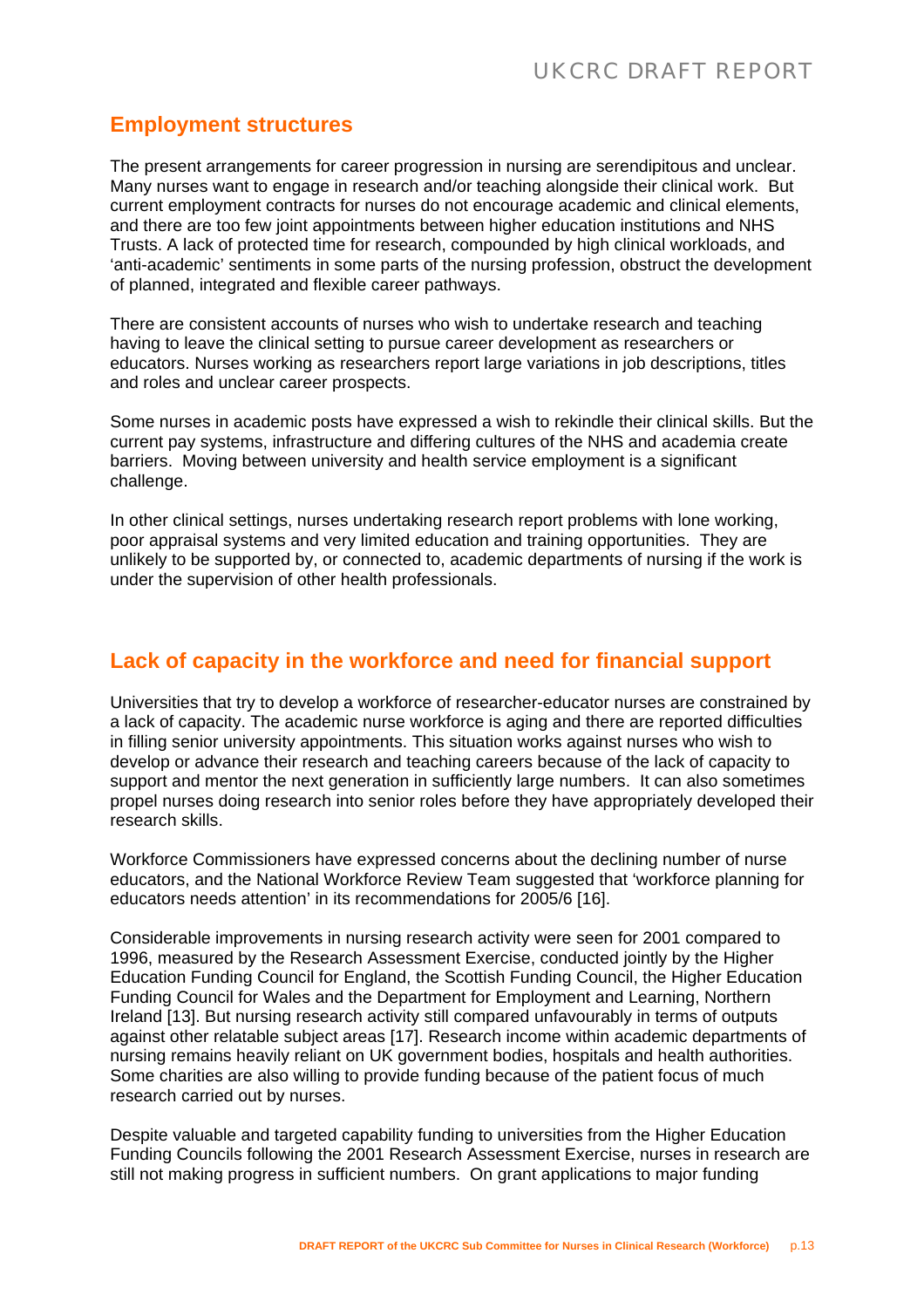agencies, nurses seldom feature as principal investigators, and they are often unsuccessful in winning key grants.

However there is some evidence that targeted funding can make a difference. HEFCE undertook a survey of academic nursing departments in receipt of research capability funding [13]. The findings revealed that a number of academic departments were creating new clinical academic posts for early career researchers which provided grounding in research techniques whilst retaining clinical contact. The funding has also strengthened research strategies and allowed key appointments of senior researchers.

Professors make up only 2.6% of the academic nursing workforce, compared to 12% across the higher education sector as a whole [18].

1 in 3 academic institutions which offer pre/post registration nursing courses have no professorial posts in nursing [18].

Two thirds of higher education institutions find it very difficult to recruit professors and readers [19].

### **Lack of authoritative data on nurse researchers**

Building a workforce of nurse researchers and educators with the right mix of academic, clinical and teaching skills requires accurate information on current numbers of nurses involved in research, the nature of their research activity and employment contract, their qualifications and their level of seniority.

As nurses engaged in clinical and health related research are employed in many areas across academic and clinical settings, gathering and pooling of data on research activities is difficult and time consuming. At present, such information is collected piecemeal with no national reporting system, and the picture of nursing research that emerges is fragmented and inadequate.

Labour market intelligence on the numbers and disposition of educators is also very poor and gathering information can be frustrating.

This lack of data about nurse researchers and educators represents an over-riding barrier to effective integration of research into nursing career pathways, with all the implications for education and training, employment structure and workforce capacity that such an obstruction brings.

An estimated 600 plus nurses work as clinical research nurses in NHS Trusts. This includes those working in research units such as clinical research facilities, and those with honorary contracts linked to academic medical teams. Of these, only 70% have a first degree and 15% hold a postgraduate degree. Many report large variations in job descriptions, titles and roles and unclear career prospects [13].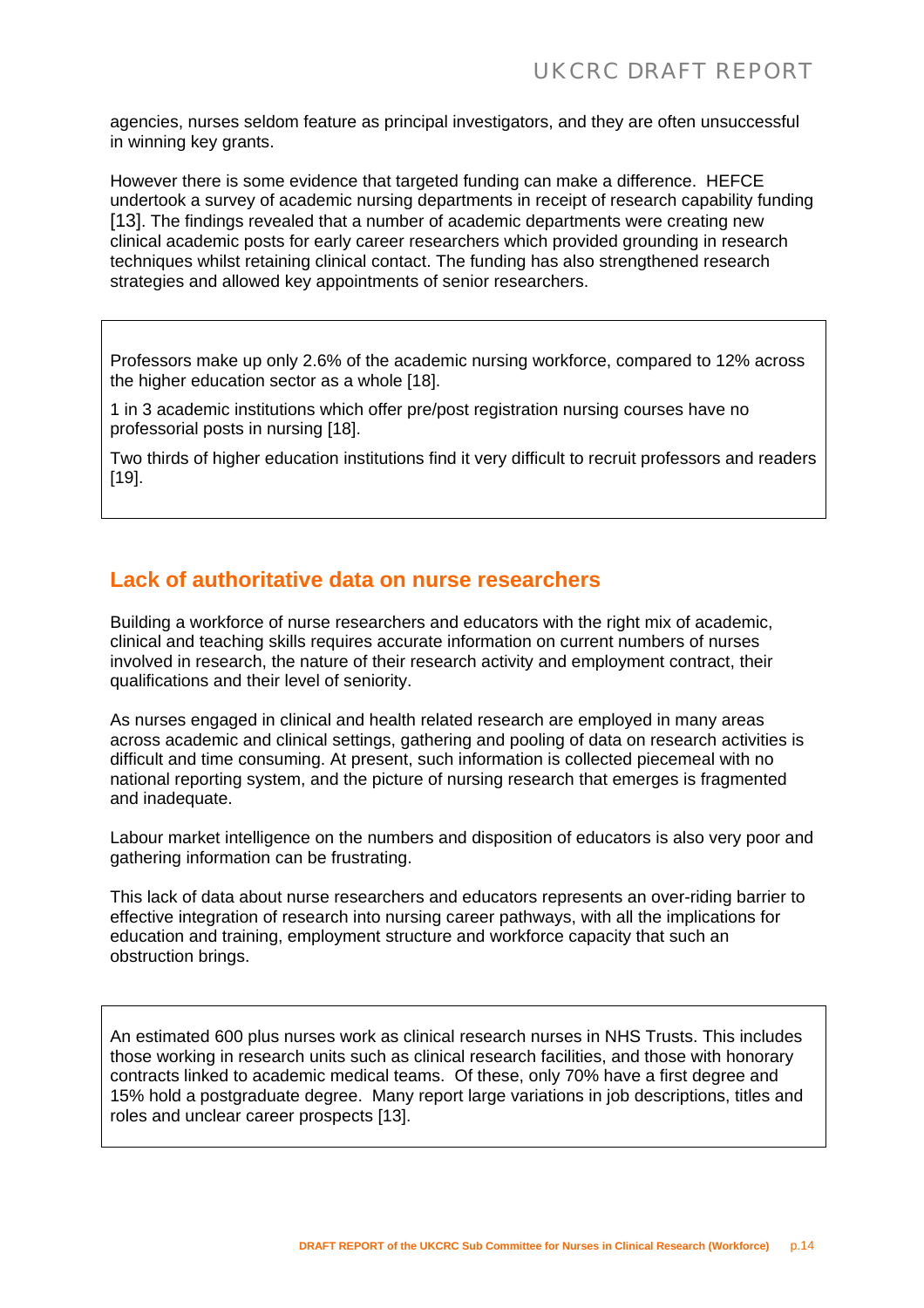# **Recommendations**

Our recommendations are based on a vision for a flexible career pathway for nurses in which continuing clinical work forms the central core, with opportunities for research at all stages of professional life for those who successfully pursue the research route. We anticipate that our recommendations would expand the total numbers of graduate nurses involved in high quality clinical and health related research at an appropriate level, though they would still be a small minority of the profession. Underpinning this approach must be appropriate training opportunities that provide the knowledge, skills and competences required for research, and facilitate the building of a clinical academic career for those who wish to pursue a more specialised role in research in the NHS or in universities.

We would expect the balance between the roles of clinical nurse, researcher and educator to vary at different points in an individual's career. But, by encouraging the development of a 'pool' of clinical academic nurses, undertaking research at the highest level, we hope to nurture nurses as future leaders in research. These, in turn, will further extend and develop the involvement of nurses in clinical research, particularly in those areas where they can contribute most to patient care and wellbeing. The broad outline of this career path is illustrated in Figure 1.

Our report does give indicative numbers of nurses who would be funded at each stage of the programme, if our recommendations are accepted. We recognise that there will be debate about the appropriate scale of these new initiatives, both on grounds of desirability and affordability. In developing the indicative numbers in the report, we have sought to balance a pragmatic assessment of what could be affordable with the need to signal that there needs to be a substantial increase in capacity in order to address the issues identified in our report.

The principal focus of our report is on the development of the research dimension of a clinical academic career, but we believe that our recommendations could also underpin the further development of the nurse-educator workforce and senior clinical roles such as nurse consultants. The broader benefits of our recommendations, beyond their primary purpose of capacity and capability building for nurses, will be delivered through the contributions of those clinical academic nurses who successfully complete the earlier stages of the new training, but do not necessarily continue to the later stages, as we explain below.

Our recommendations address three main areas:

- $\blacksquare$  Education and training
- **Facilitating careers**
- Better information on nursing research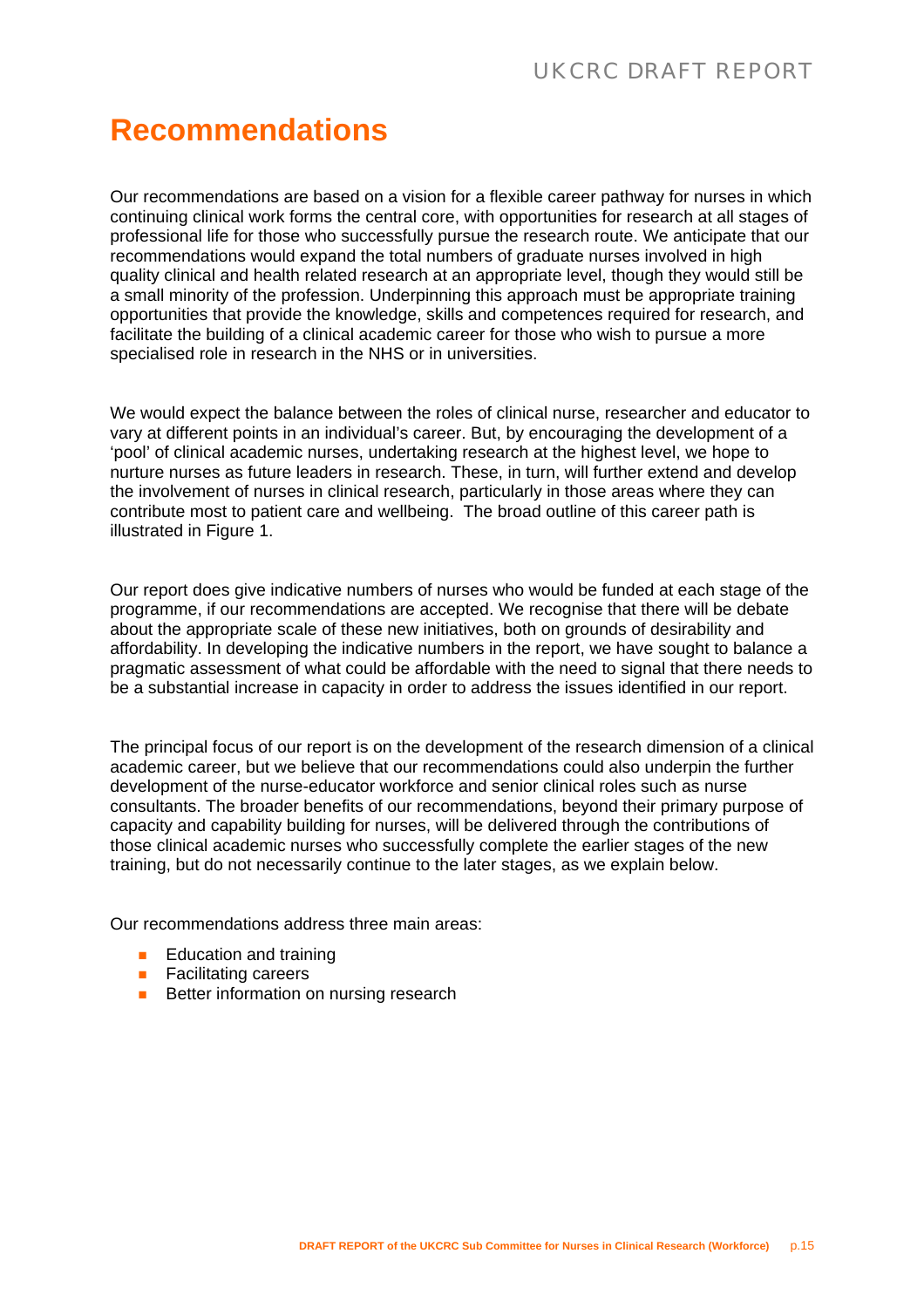

## **Education and Training**

All nurses must have the opportunity to become knowledgeable about research in their Diploma or Degree registration programmes and thereafter as competent evidence based practitioners. Unless this is widely achieved, an evidence base in clinical work will not be delivered.

There are considerable numbers of nurses who would require relatively limited investment to make them clinical academics. This group might include nurse consultants and research nurses working in clinical trials and clinical research units. There will be improved research opportunities for nurses who conduct and manage research led by others because of the developing clinical research networks and facilities. We regard these nurses as part of the potential pool for future research leadership roles.

### **Recommendation 1**

**We recommend the establishment of a coordinated range of research training opportunities endorsed by all four countries of the UK. These training opportunities should be organised at four sequential levels (Award Schemes 1 – 4), as set out below.** 

We have provided indicative numbers of places at these four levels, but we recognise that these may not be achieved initially in the implementation. Our recommendations are crafted so that fewer people are supported at each stage than at the previous one. This is deliberate, and reflects our desire to support the development of the most senior leadership in nursing research, as well as to expand the absolute numbers.

However, giving research training to larger numbers at the early stages does not mean that this training has been wasted for those who do not proceed to the later stages. The health service and the HEI sector will benefit greatly from these programmes because staff who have been successful at one level of training, but who do not proceed to the next, will be available to undertake highly skilled roles. For example, those who complete the proposed Masters programmes, but do not proceed beyond that, will be well equipped to work on clinical research projects in the NHS and with academic partners. Similarly, those who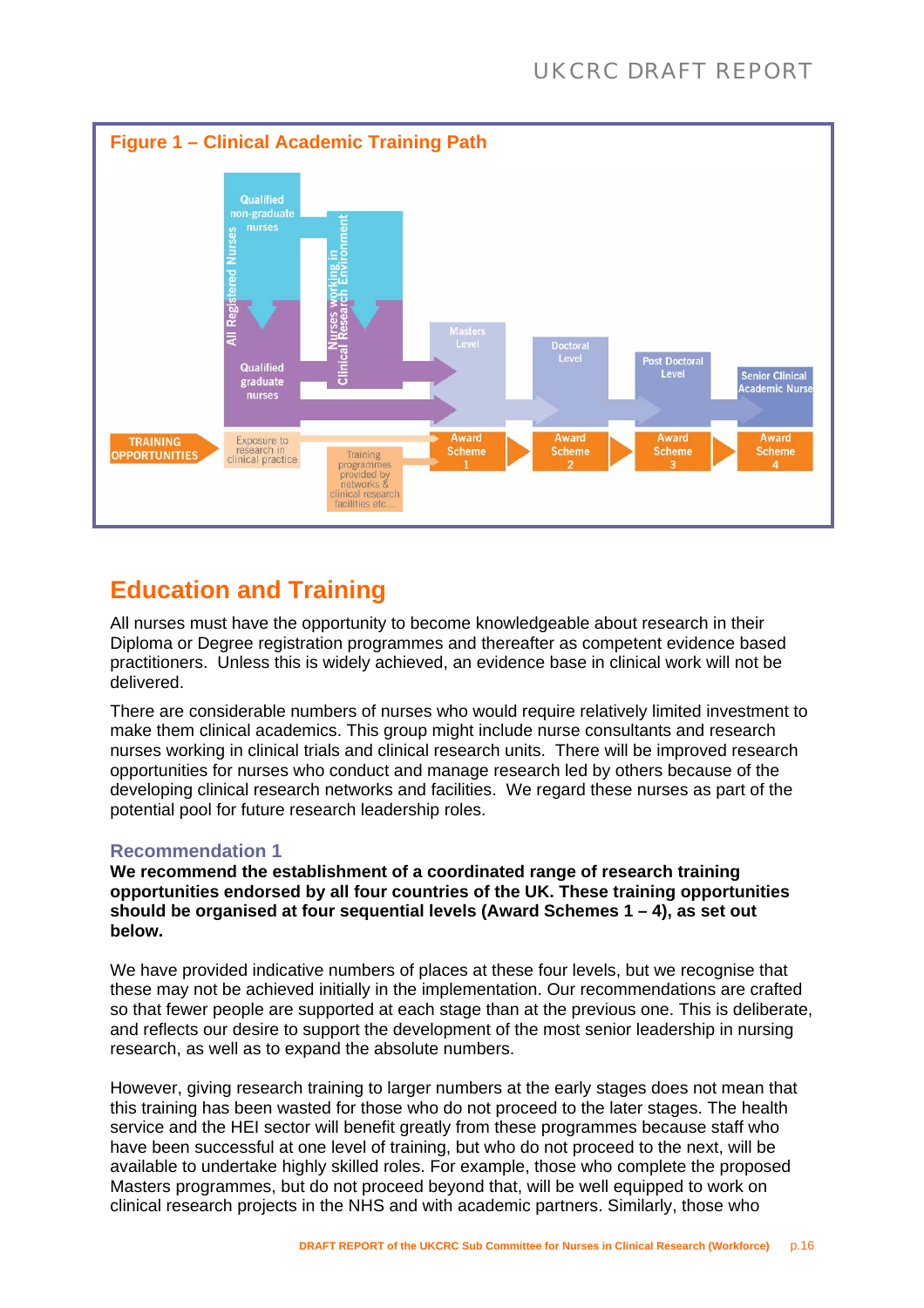successfully complete doctoral level training, but do not proceed further in this training programme, will be sufficiently skilled to support clinical research projects in a highly professional way; they will also be prime candidates for academic appointments in nurse education where they will be able to educate the next generation of nurses in a researchinformed way.

### **Recommendation 2**

**We welcome the opportunities for nurses presented by the UK Clinical Research Networks and clinical research facilities. We recommend that the rapidly developing training programmes emerging within this infrastructure should be seen as one of the preparatory steps towards the new training path, for those who have experience of working as research nurses and who wish to develop their skills further. It will be important that this rapidly increasing cadre of research professionals has access to clear advice and mentoring to ensure that those that wish to move on to an MRes and beyond, can do so.** 

Our model in Figure 1 shows that we recognise that some nurses who join the new programme will have had some prior preparation in research through working as research nurses. We support the training available to these research nurses as a positive, preparatory step towards our four-stage training programme, which some will want to enter. However other nurses who enter the programme will do so without any experience of working as a research nurse.

### **Recommendation 3**

### **MRes or MClinRes (Award Scheme 1)**

**We recommend that up to 100 career clinical academic training positions be funded annually for graduate nurses. These positions will be of two-year duration (or part time equivalence), and 50% clinical and 50% academic in composition. Such posts will have a clear academic postgraduate component resting within a well defined vocational training programme. A set of Core Modules should be developed nationally which would form part of the curriculum for all Award Scheme 1 holders.** 

These Masters degrees will be delivered by appropriately qualified higher education institutes (HEI) in partnership with the NHS, within the institutional setting or through distance learning. By offering a set of Core Modules consistency will be achieved in these programmes, wherever they are delivered.

These Masters level programmes should be designed principally to be taken as the first stage of research/academic training for nurses wishing to pursue a career either in research or as an academic nurse with a research/educator profile. However, they should also be available for experienced nurses who could undertake them as an integrated part of clinical practice.

### **Recommendation 4**

**PhD/Professional Doctorate (Award Scheme 2) We recommend that up to 50 early career clinical academic appointments are funded annually for a period of five years. These positions will be of three-year duration (or part time equivalence) and allow students to undertake a PhD or Professional Doctorate programme of study.** 

Applicants will be expected to retain some clinical practice, through an honorary clinical contract. As with the Master's level awards, training will be provided by an appropriate HEI, working in partnership with the NHS.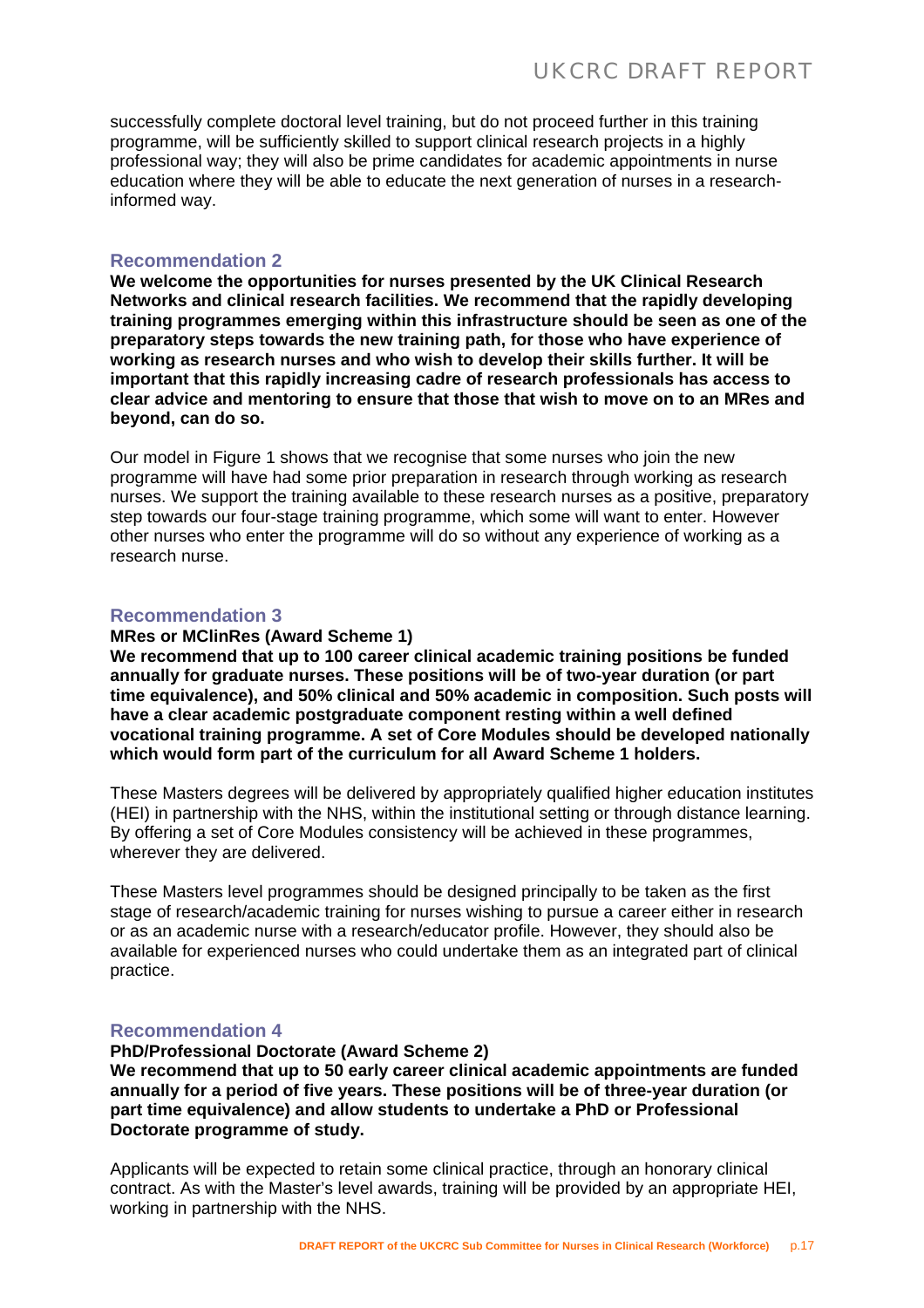It would be expected that training at doctoral, and at subsequent stages, would take place in environments where a substantial amount of high quality research is taking place, and which can provide appropriate supervision and research experience. These criteria could be met by different types of research environment, including multidisciplinary research teams as well as those focussed specifically on nursing. Indeed, given the small number of academic nurses currently qualified and experienced to direct research at the highest level, our proposals would not work if they relied solely on this existing group to train and mentor increased numbers of nurses skilled in research. The use of multidisciplinary teams to support the higher academic levels of training will enable the increase to be more rapid, and to involve more locations than would be possible otherwise.

### **Recommendation 5**

**Post-doctoral Career Fellowships (Award Scheme 3) We recommend that up to 20 Post-doctoral Career Fellowships are funded annually. These positions will be of three-year duration (or part time equivalence) to allow appointees to undertake advanced research, clinical and education roles and develop their programme leadership potential.** 

### **Recommendation 6**

**Senior Clinical Academic Fellowships (Award Scheme 4) We recommend that up to 10 Senior Clinical Academic Fellowships for nurses are funded annually. These positions will be of three to five year duration (or part time equivalence) and allow appointees to develop more advanced research, clinical work and education skills and develop their role as leaders.** 

## **Facilitating careers**

Career opportunities for nurses must be sufficiently flexible to allow pathways that sustain clinical engagement but develop expertise in research and the delivery of education. They must also allow for both horizontal and vertical routes of progression. A new understanding is needed between NHS employers and universities so that both can make best use of the knowledge and abilities of nurses who want to integrate research or teaching within clinical practice. An essential component is for universities and health sector employers to consider within a flexible contract of employment, issues such as liability, intellectual property, research conduct and appraisal. There also a need to tackle together the ways in which access to pensions can impede the desired career flexibility for clinical academic nurses.

Nurses who wish to develop a more varied career require a contract of employment which encourages career development and many would like the opportunity to regain some of their previous skills gained in the clinical environment.

Those nurses who wish to develop a career in education need better opportunities to gain academic status through research related to education, and from career development which supports more senior posts with an educational specification.

### **Recommendation 7**

**We recommend that career flexibility, specifically the ease of combining research and clinical practice throughout a career, must be enabled through the introduction of sessionally based contracts of employment that allow nurses to work as clinicians while also undertaking other roles as researchers and/or educators.**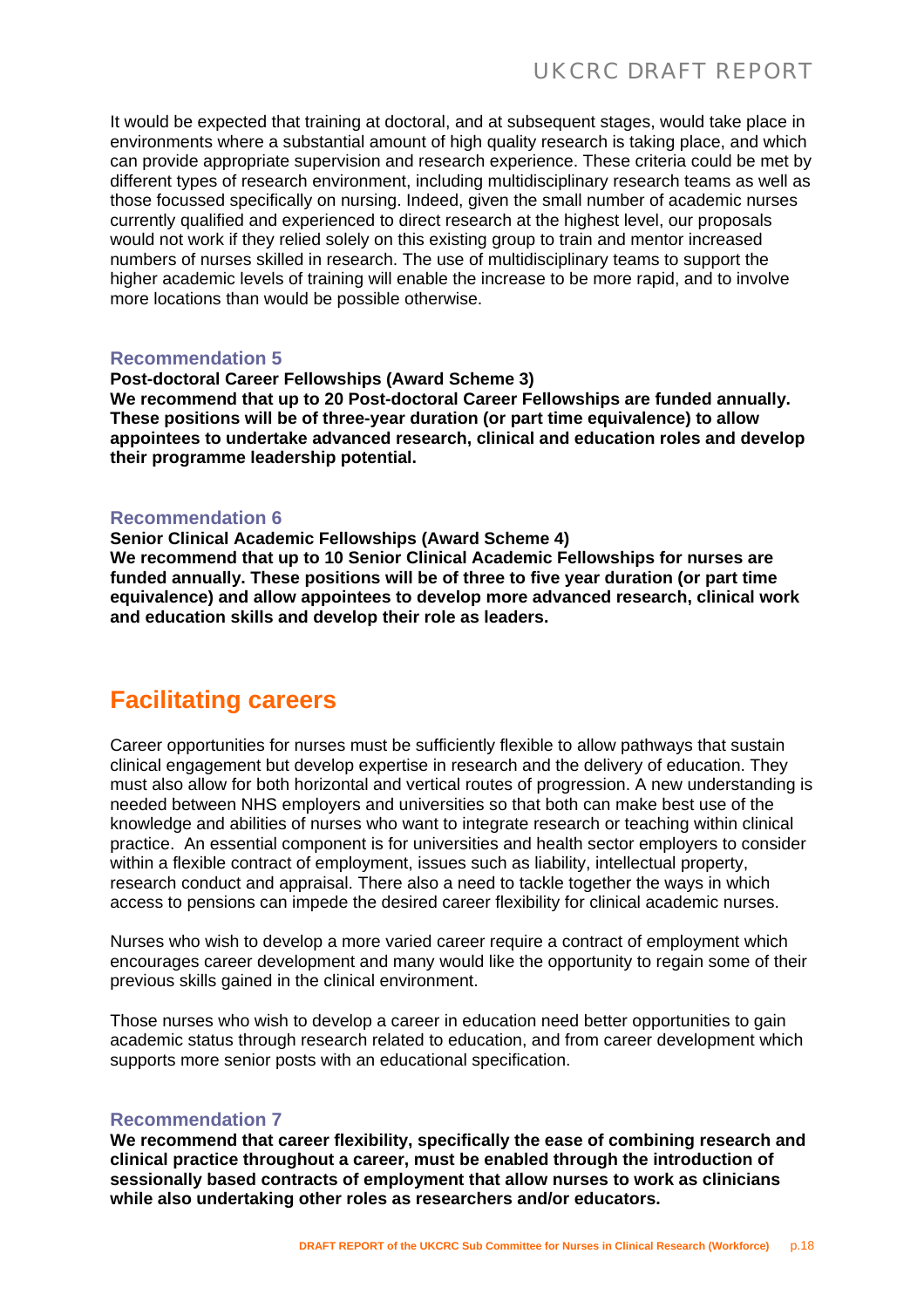Models for clinical supervision in nursing are well developed, but mentoring schemes are not widely available to academic and other nurses involved in research. This is in contrast to doctors with leadership potential in research who are currently offered mentoring through a highly regarded scheme run by the Academy of Medical Sciences. Mentoring should be made available to nurses at all stages of their career, beginning at graduation and continuing at key times when they are considering choices in their career pathway.

### **Recommendation 8**

**We recommend that, in discussion with key partners, a well articulated system of mentoring is developed for nurse researchers and educators, to include emerging researchers.** 

## **Better information**

### **Recommendation 9**

**We recommend that NHS Careers Advisors must be made aware of and promote the full range of career opportunities that are possible for qualified nurses. Careers advice must include opportunities for developing excellence in clinical research, education and leadership.** 

Without authoritative data on the number of nurses involved in research and education, their qualifications and roles, progress will not be made in furthering the aims of this report.

#### **Recommendation 10**

**We recommend that a single data source be developed to provide information on labour market intelligence that relates to nurses engaged in training to be researchers and educators.** 

This should include prospective career tracking of all nurses that are supported by these new initiatives.

## **Implementation**

An Implementation Group needs to be established by the UKCRC, with appropriate stakeholder representation, to work on the implementation of these recommendations.

#### **Recommendation 11**

**We recommend that the implementation and delivery of these recommendations and their associated actions should commence without delay, with a view to achieving the recommendations outlined in this report within 5 years**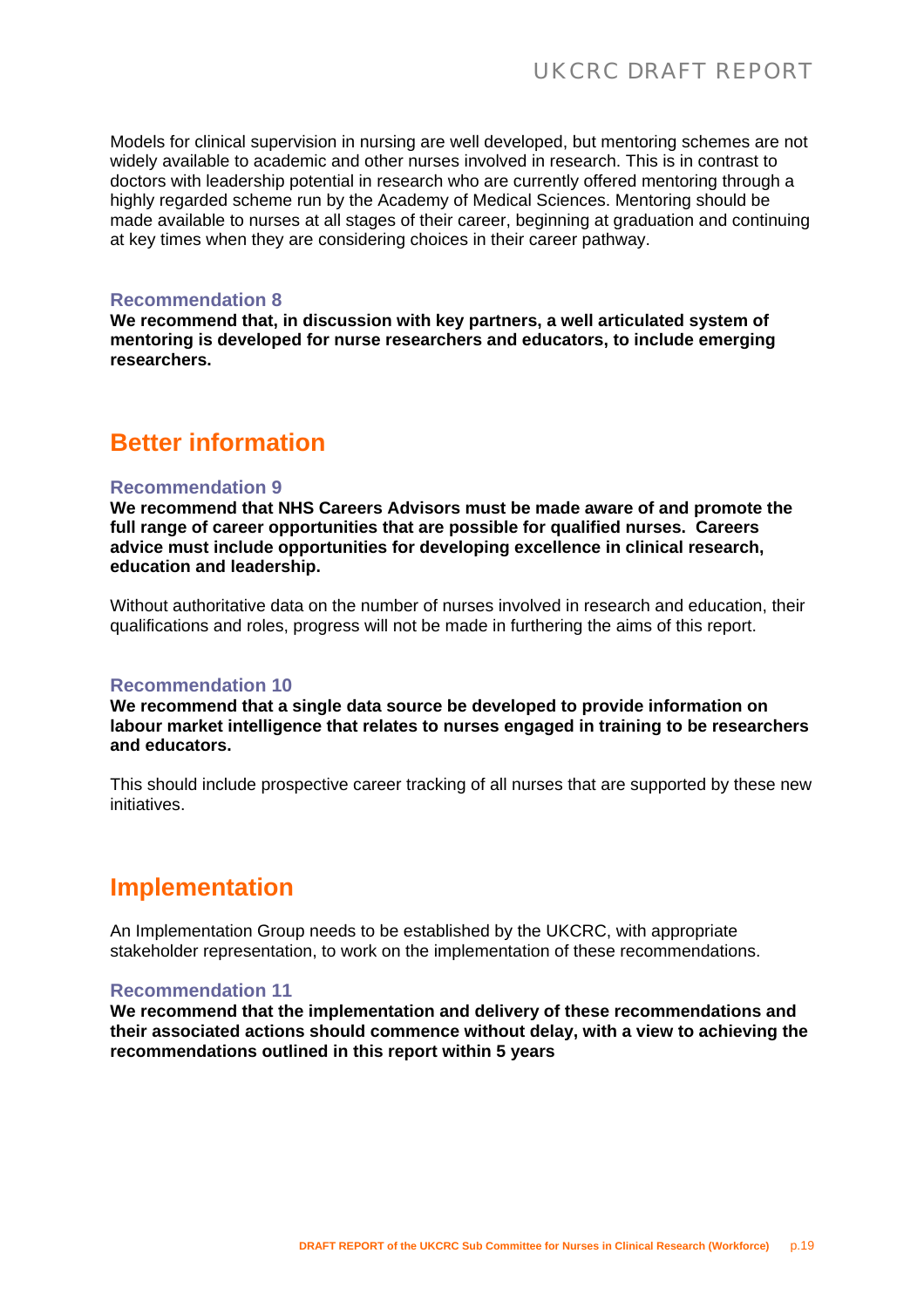## **Terms of Reference:**

The overarching aim of the Sub Committee is to improve training and careers for nurses in clinical research.

The Steering Group will:

- consider ways of improving access to, training for, and sustaining, clinical research careers in nursing including collaborating, managing and leading
- consult widely with stakeholders to harness as broad a range of ideas as possible;
- focus exclusively on the careers of clinical research roles of nurses
- build on the work undertaken by the Task Group 3 Report, the Strategic Learning and Research Advisory Group for Health and Social Care
- **F** report with recommended actions (prioritised) to UK Clinical Research Collaboration.

## **Members of the UKCRC Sub Committee for Nurses in Clinical Research:**

**Chair: Prof. Janet Finch** (Vice Chancellor, Keele University)

**Dr. Nicola Armstrong** (Programme Manager for Nursing, R&D Office, Northern Ireland Health & Social Services Central Services Agency)

**Prof. Christine Beasley** (Chief Nursing Officer for England, Department of Health)

**Prof. Tony Butterworth** (Director, Centre for Clinical and Academic Workforce Innovation, University of Lincoln)

**Dr. Lisa Cotterill** (Director, National Co-ordinating Centre for Research Capacity Development (NCCRCD), Department of Health)

**Prof. Janet Darbyshire** (Director, MRC Clinical Trials Unit & Co-Director UK Clinical Research Network)

**Katherine Fenton** (Director of Nursing & Quality, Barts and the London NHS Trust)

**Theresa Fyffe** (Nursing Officer, Scottish Executive Health Department)

**Nic Greenfield** (Deputy Director of Workforce (Education, Regulation & Pay), Department of Health) **Paul Hubbard** (Head of Research Policy, Higher Education Funding Council for England)

**Dr. Christine Jackson** (Director of Research Development, Centre for Clinical and Academic Workforce Innovation, University of Lincoln)

**Dr. Helen Jenkins** (National Coordinating Centre for Research Capacity Development)

**Prof. Joyce Kenkre** (Professor of Primary Care & Senior Research officer – Welsh Assembly Gov., University of Glamorgan)

**Dame Prof. Jill Macleod Clark** (Chair, Council of Deans and Heads of UK University Faculties for Nurses and Health Professions)

**Dr. Beverley Malone** (General Secretary, Royal College of Nursing)

**Ann McMahon** (School of Nursing, Midwifery & Social Work, RCN Research Advisor, University of Manchester)

**Prof. Jackie Oldham** (Operational Director, Wellcome Trust Clinical Research Facility, Manchester) **Dr. Liam O'Toole** (Chief Executive, UK Clinical Research Collaboration)

**Dr. Frances Rawle** (Head of Research Careers Awards, Medical Research Council)

**Hilary Scholefield** (Director of Nursing, University Hospitals Coventry & Warwickshire NHS Trust) **Stephen Thornton** (Chief Executive, The Health Foundation)

**Prof. Patrick Vallance** (Head of the Department of Medicine, Academy of Medical Sciences) **Dr. Mark Walport** (Director, The Wellcome Trust)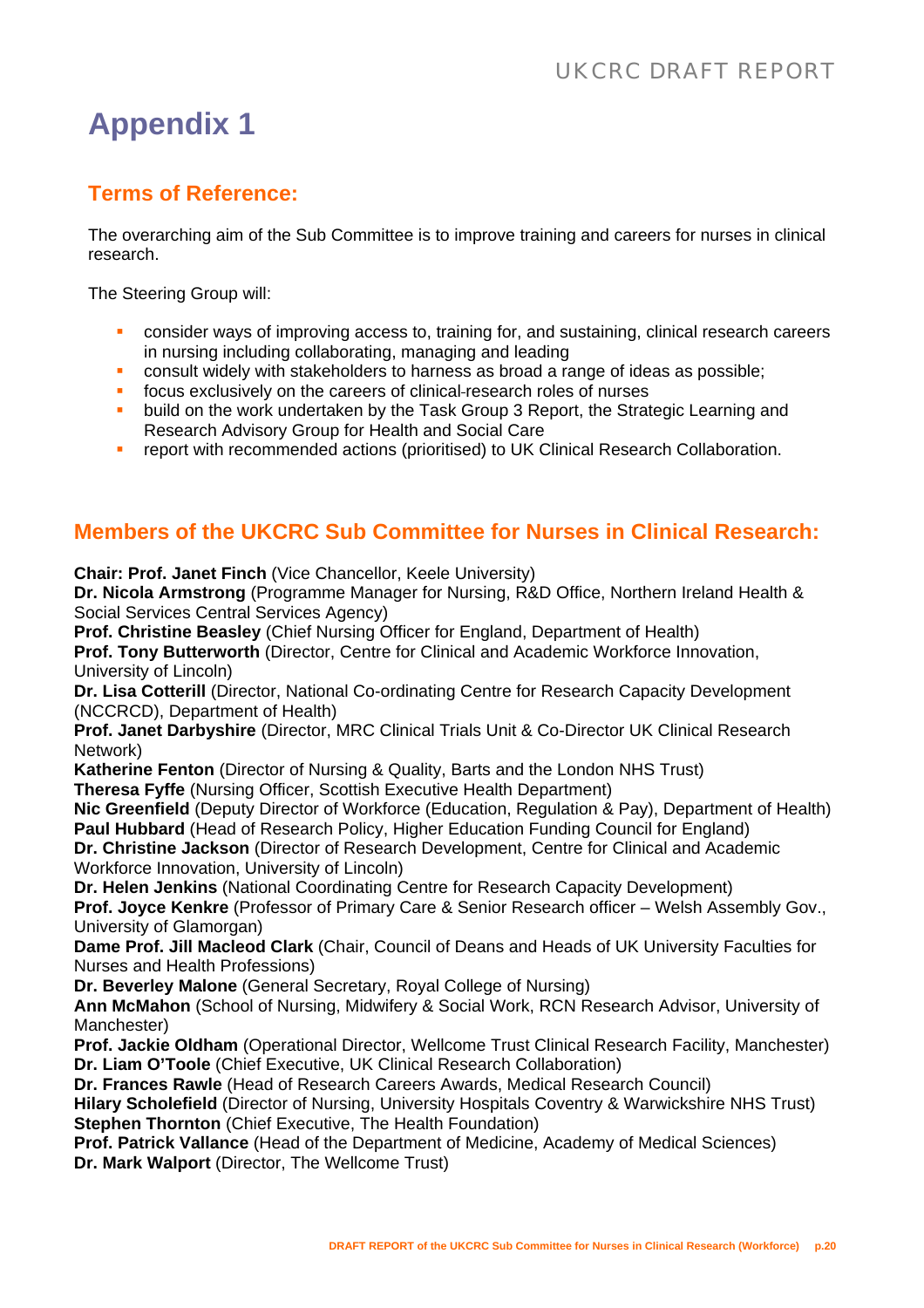## **Expert Support Team:**

**Prof. Tony Butterworth**

**Dr. Christine Jackson**

**Sharon Lloyd** (Administrative Support, Centre for Clinical and Academic Workforce Innovation, University of Lincoln)

## **UKCRC Expert Reference Group:**

**Chair: Dame Prof. Jill Macleod Clark Gail Adams** (Head of Nursing, Unison) **Dr. Nicola Armstrong Prof. Tony Butterworth Dr. Lisa Cotterill Prof. Karen Cox** (Professor in Cancer & Palliative Care, School of Nursing, University of Nottingham) **Dr. Robert Crouch** (Consultant Nurse, Southampton University Hospitals) **Prof. Christie Deaton** (Professor of Nursing, University of Manchester) **Katherine Fenton Dr. David Foster** (Director of Nursing, Hammersmith Hospitals NHS Trust) **Prof. Sheila Hunt** (Head of School, School of Nursing & Midwifery, University of Dundee & Council of Deans – Scotland) **Dr. Christine Jackson Prof. Veronica James** (Professor of Nursing Studies, University of Nottingham) **Prof. Sally Kendall** (Professor of Nursing, University of Hertfordshire) **Prof. Joyce Kenkre Dr. Alison Kitson** (Executive Director of Nursing, Royal College of Nursing) **Malcolm Lowe Lauri** (Chief Executive, Kings College Hospital NHS Trust) **Prof. Karen Luker** (Dean of School, School of Nursing, Midwifery & Social Work, University of Manchester) **Althea Mahon** (Consultant Nurse, Royal London Hospital) **Eileen Martin** (Dean, Faculty of Health, University of Central Lancashire) **Prof. Hugh McKenna** (Dean, Faculty of Life, Health & Sciences, University of Ulster) **Ann McMahon Prof. Donna Mead** (Head of School Care Sciences, University of Glamorgan & Council of Deans – Wales) **Ros Moore** (Professional Officer, Department of Health) **Helen Moss** (Deputy Chief Nurse, University Hospital Birmingham NHS Foundation Trust) **Prof. Jackie Oldham Elaine Rae** (Training & Education Manager, UK Clinical Research Network) **Prof. Ann Marie Rafferty** (Dean & Chair of Nursing Policy, Kings College, London) **Dr. Mags Sara** (Programme Manager, UK Clinical Research Collaboration) **Caroline Saunders** (Clinical Manager, Addenbrooke's Clinical Research Centre, Addenbrooke's Hospital) **Margaret Sills** (Academic Director, Higher Education Academy) **Dr. Geraldine Walters** (Director of Nursing, St. Georges Hospital NHS Trust)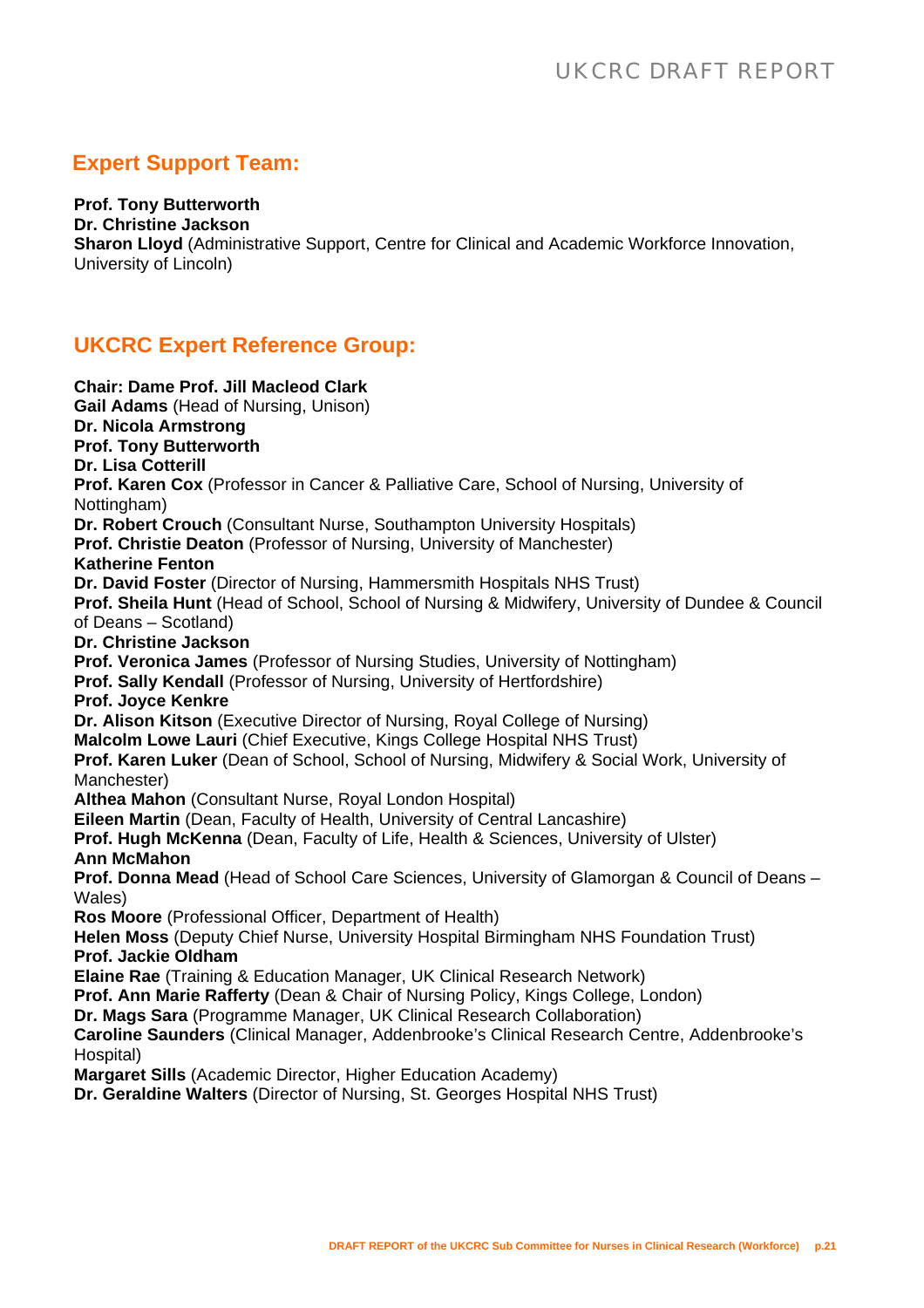### **International experts consulted:**

**Professor Mi Ja Kim** (Professor & Dean Director, Academy of International Leadership Development, University of Illinois at Chicago)

**Polly Bednash** (Executive Director, The American Association of College of Nursing, AACN, Washington DC)

**Theresa Valiga** (National League for Nursing, New York)

**Nancy Dickenson Hazard** (Chief Executive Officer, Sigma Theta Tau International, Indianapolis) **Prof. Pauline Nugent** (Head of School of Nursing, Deakin University, Melbourne, Australia) **Prof. David R Thompson** (Director, The Nethersole School of Nursing, The Chinese University of Hong Kong)

Expert views were additionally canvassed from:

- Academy of Medical Sciences
- Council of Deans and Heads of UK University Faculties for Nursing
- Royal College of Nursing
- Royal College of Nursing PhD Student Network
- Physiotherapist's Senior Researchers Forum
- Association of UK University Hospitals

**This report has been informed by expert advice from England, Scotland, Wales and Northern Ireland. Each nation has made progress through different timescales and in slightly different ways and has generously shared their experiences to date.** 

**It is appreciated therefore that each nation will offer a slightly different response to the recommendations of this report and some may have already invested in schemes similar to those shown in our recommendations. Nonetheless, this report allows progress through a common template of opportunities, most, if not all of which will have a usefulness across the United Kingdom.**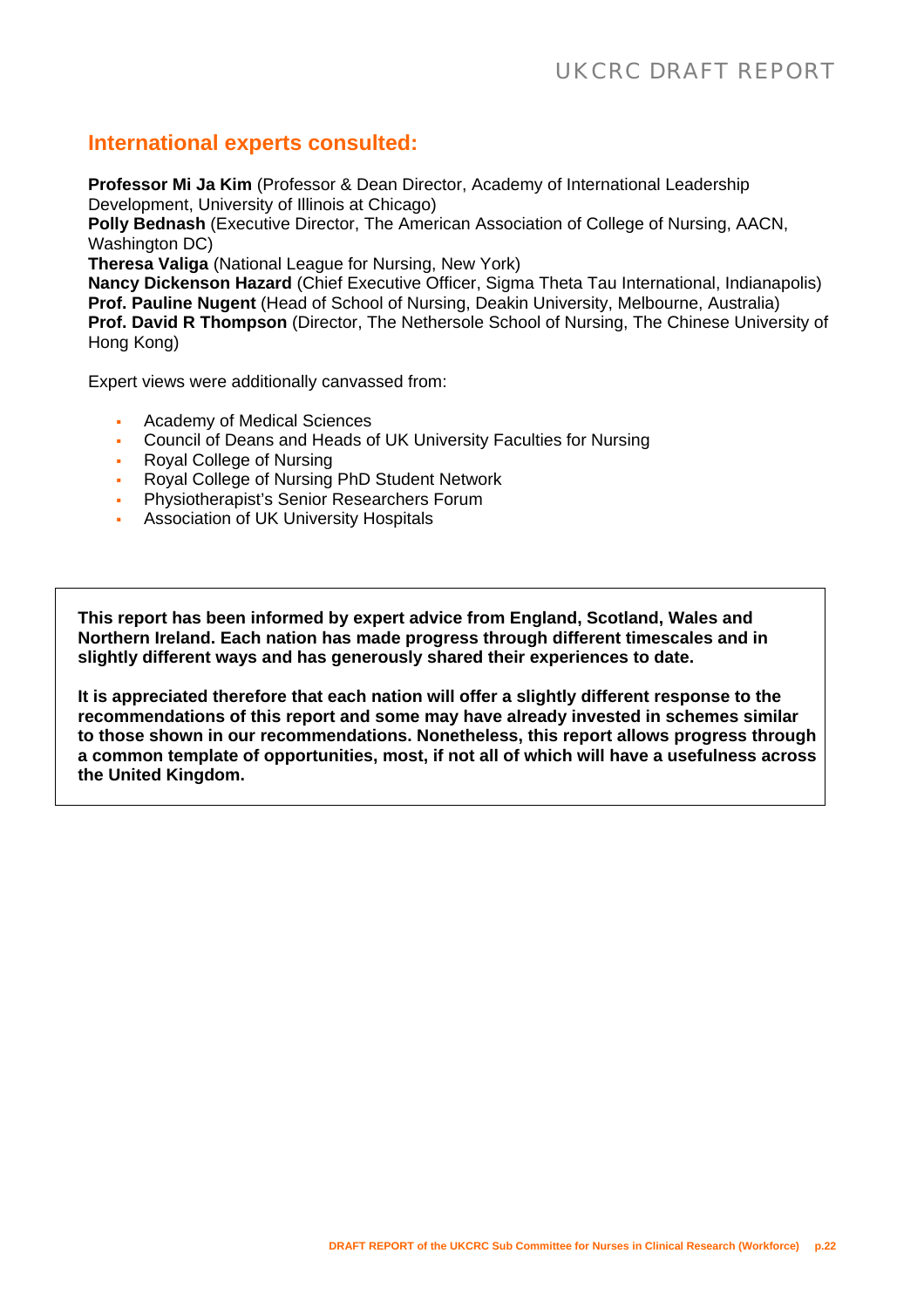## **Key documents:**

The following documents provided the Sub Committee with valuable insights on which to base its recommendations:

*Achieving potential through research and development: a Welsh perspective* Kenkre J., Nursing Management 2005; 12: 18-19

*A Northern Ireland Perspective*. Rice F., Nursing Management 2005: 12: 16-17 *Best Research for Best Health: A new national health research strategy*. Department of Health (2006)

*Changing Nursing Practice*. Wright S., (1989)

*Choices and Challenges – the strategy for research and development in nursing and midwifery in Scotland*. Scottish Executive (2002)

Designed for Life: Creating world class Health and Social Care for Wales in 21<sup>st</sup> century. Welsh Assembly Government (2005)

Higher Education Funding Council for England (HEFCE), the Scottish Funding Council (SFC), the Higher Education Funding Council for Wales (HEFCW) and the Department for Employment and Learning, Northern Ireland (DEL). Research Assessment Exercise (RAE) output (2001)

*Hospital restructuring in North America and Europe: patient outcomes and workforce implications.* Aiken LH, Sochalski JP (eds). Medical Care 1997; 35 (supplement 152)

*HR Plan Phase 2 Strategic Report.* Strategic Learning and Research Advisory Group Project Team (2004)

*HR Plan Project*. Strategic Learning and Research Advisory Group (StLaR) (2004)

*Medically- and dentally-qualified academic staff: Recommendations for training the researchers and educators of the future.* Report of the Academic Careers Sub-Committee of Modernising Medical Careers and the UK Clinical Research Collaboration (March 2005)

*Modernising Nursing Careers - setting the direction*. Department of Health – CNO's Directorate (2006)

*Nursing and midwifery research in Scotland.* Fyffe T, Waterton J., Nursing Management 2005; 12: 17-18

*Promoting Research in Nursing and the Allied Professions (Research Report 01/64).* Higher Education Funding Council England (2001)

*Research Capability Survey.* Higher Education Funding Council (England) (2005)

*Research for health and wellbeing - A strategy for research and development to lead Northern Ireland into the 21st century*. Research and Development Office for the Health and Personal Social Services (HPSS) in Northern Ireland (1999)

*Standards for the preparation of teachers of nurses, midwives and specialist community public health nurses*. Nursing and Midwifery Council (2004)

*The Future of Nursing Research*. McMahon A, Lacey, A. in The Research Process in Nursing, K. Gerrish & A. Lacey, eds., Blackwells (2006)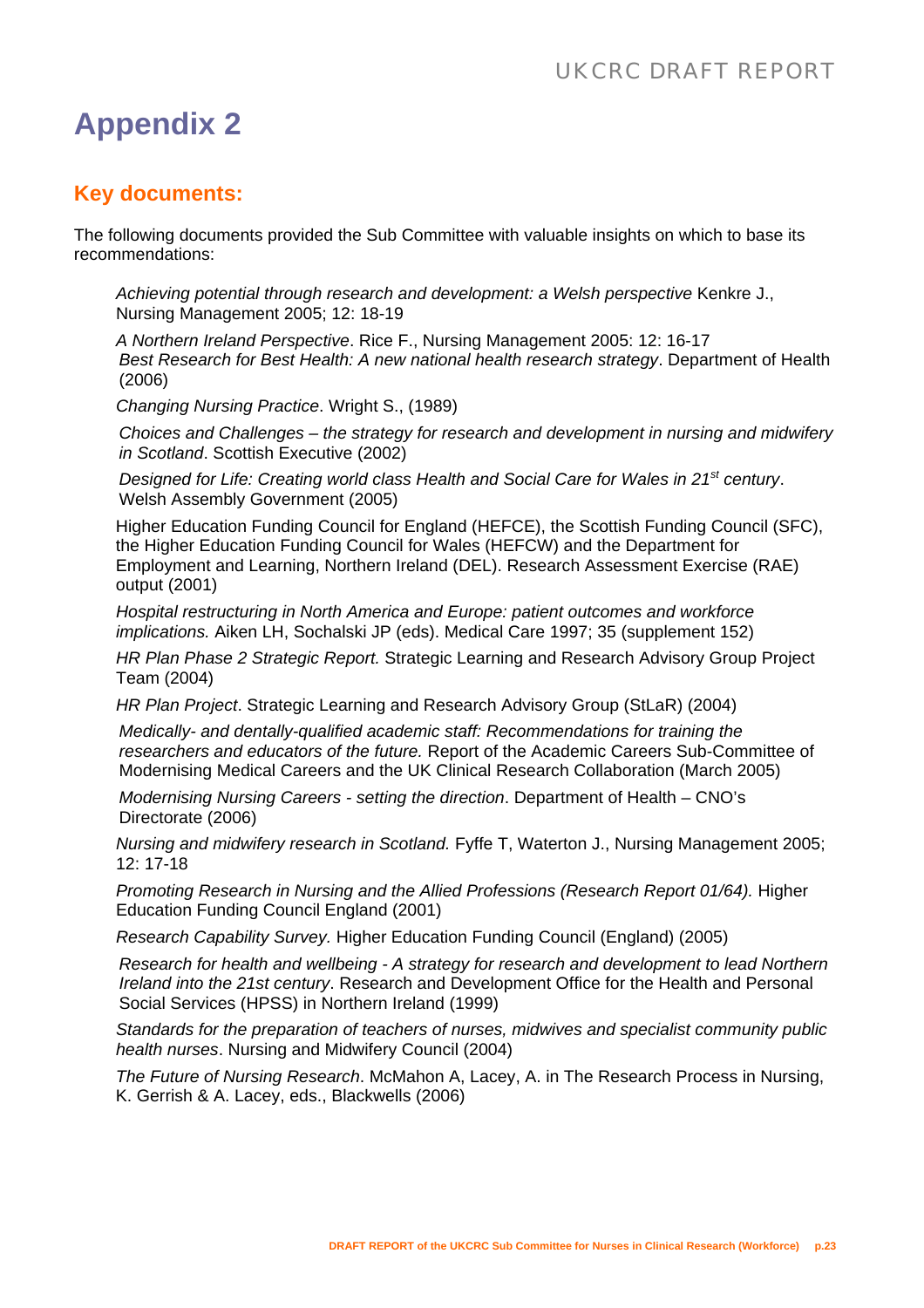## **References:**

- 1. *Medically- and dentally-qualified academic staff: Recommendations for training the researchers and educators of the future.* Report of the Academic Careers Sub-Committee of Modernising Medical Careers and the UK Clinical Research Collaboration (March 2005)
- 2. *Modernising nursing careers setting the direction*. Department of Health CNO's Directorate (2006)
- 3. *Best Research for Best Health: A new national health research strategy*. Department of Health (2006)
- 4. *Choices and Challenges the strategy for research and development in nursing and midwifery in Scotland*. Scottish Executive (2002)
- 5. *Designed for Life: Creating world class Health and Social Care for Wales in 21st century*. Welsh Assembly Government (2005)
- 6. *Research for health and wellbeing A strategy for research and development to lead Northern Ireland into the 21st century*. Research and Development Office for the Health and Personal Social Services (HPSS) in Northern Ireland (1999)
- 7. *Progress Report 2004-2006*. UK Clinical Research Collaboration.
- 8. *Statistical analysis of the register*. Nursing and Midwifery Council (August 2005)
- 9. *The Department of Health: Championing investment and capacity building in nursing research*. Moore R, Wilkinson J, Masterson A., Nursing Management 2005; 12: 15-16
- 10. *Using and doing research*. McKenna H et al., Department of Health, Social Services and Public Safety (1998)
- 11. *Using and Doing Research: Guiding the Future*. McCance T. & Fitzsimons D., Northern Ireland Practice & Education Council (2005)
- 12. *A review of UK health research funding*. Cooksey D. [http://www.hm](http://www.hm-treasury.gov.uk/media/56F/62/pbr06_cooksey_final_report_636.pdf)[treasury.gov.uk/media/56F/62/pbr06\\_cooksey\\_final\\_report\\_636.pdf](http://www.hm-treasury.gov.uk/media/56F/62/pbr06_cooksey_final_report_636.pdf) accessed 06/12/06
- 13. *A background report prepared for the UKCRC Workforce Careers (Nursing) Group* unpublished. UKCRC Workforce and Careers (Nurses in Clinical Research) (2005)
- 14. Higher Education Statistics Agency (2005)
- 15. *Survey of Nursing and Midwifery Research Capability in NHS Teaching Trusts*. Association of UK University Hospital (2005)
- 16. *2004 Workforce planning priorities for Allied Health Professionals, Nurses, Midwives and Healthcare Scientists*. NHS Workforce Review Team
- 17. *Benchmarking research development in nursing*: *Curran's competitive advantage as a framework for excellence.* V James & J Macleod Clark, Journal of Research in Nursing (in press)
- 18. *Research and development leadership in nursing across the UK: a biennial review*. D O'Carroll & A McMahon, from Royal College of Nursing 2006 annual international research conference (2006)
- 19. *Higher Education Institutes Staffing Survey* unpublished. Council of Deans and Heads of UK University Faculties for Nursing (Council of Deans), 2005.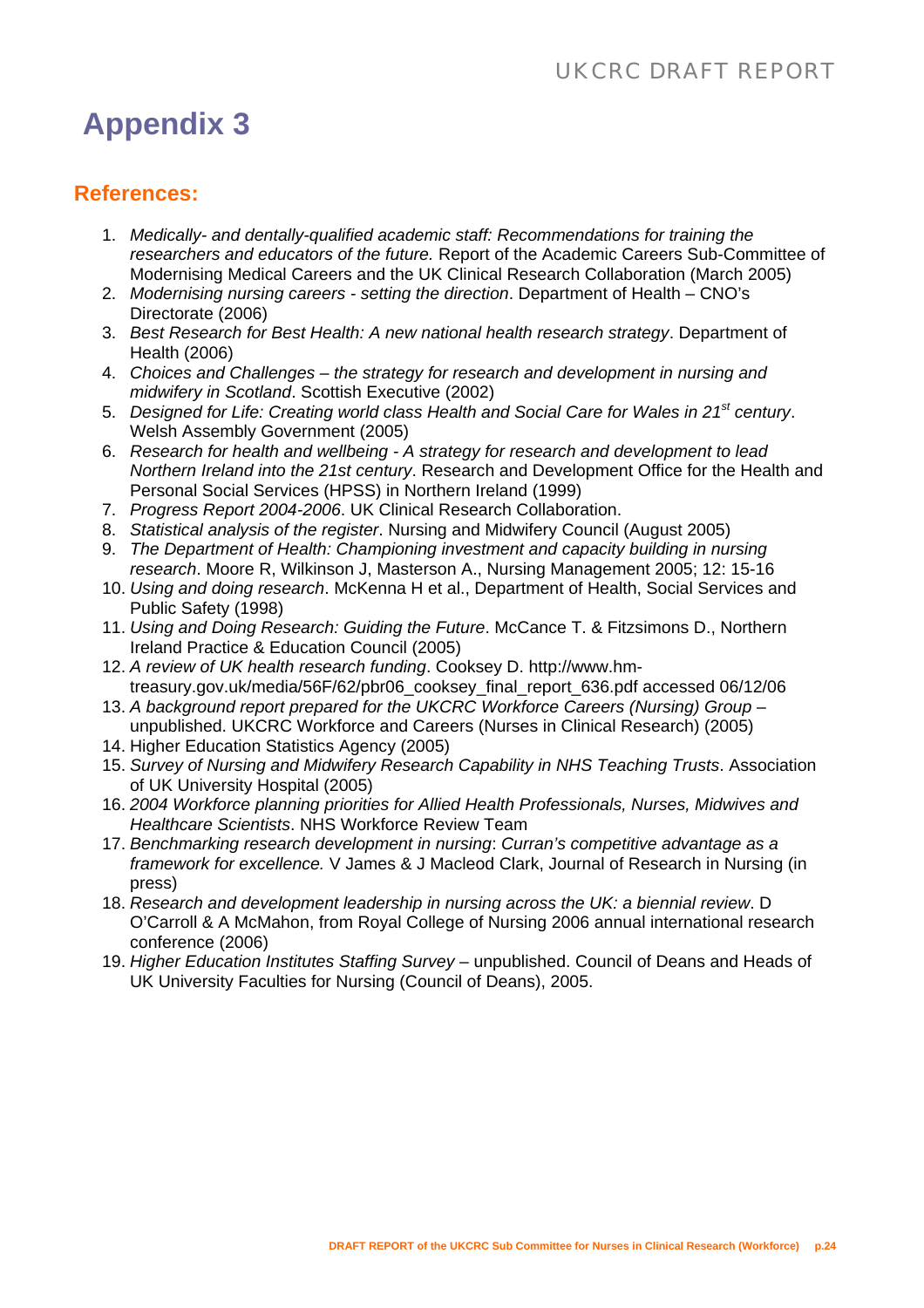## **Definitions of Terms:**

### **Nurse**

Any practitioner registered with the Nursing & Midwifery Council.

### **Clinical Academic Nurse**

A nurse who is engaged in both clinical and academic duties. The academic duties may include research, teaching or both. The substantive contract of employment may be held by an NHS Trust or a Higher Education Institution. Honorary contracts are held with the nonsubstantive host.

### **Clinical Academic Career**

A clinical academic career for nurses brings together clinical excellence, research and teaching in a systemic relationship. It should offer flexible career opportunities that sustain and develop clinical skills and offer opportunities to become proficient researchers and educators.

### **Clinical Research Nurse**

A nurse who is employed principally to undertake research within the clinical environment.

As used at present, this term can cover a range of circumstances with the common feature that research is the sole or principal part of the employment role. This can include nurses who are:

- Employed on a short term project basis under the direction of medical researchers
- Employed on a permanent basis to support research in major facilities, eg: Wellcome Trust Clinical Research Facilities
- Autonomous practitioners, directing their own projects

### **Nurse Researcher**

A nurse who is primarily engaged in research but who does not directly undertake clinical duties. The research may or may not have a clinical component. Nurse researchers may be employed by HEIs or Trusts (many will have temporary contracts).

### **Lecturer Practitioner**

Senior appointees who lead, teach and consult research in clinical environment.